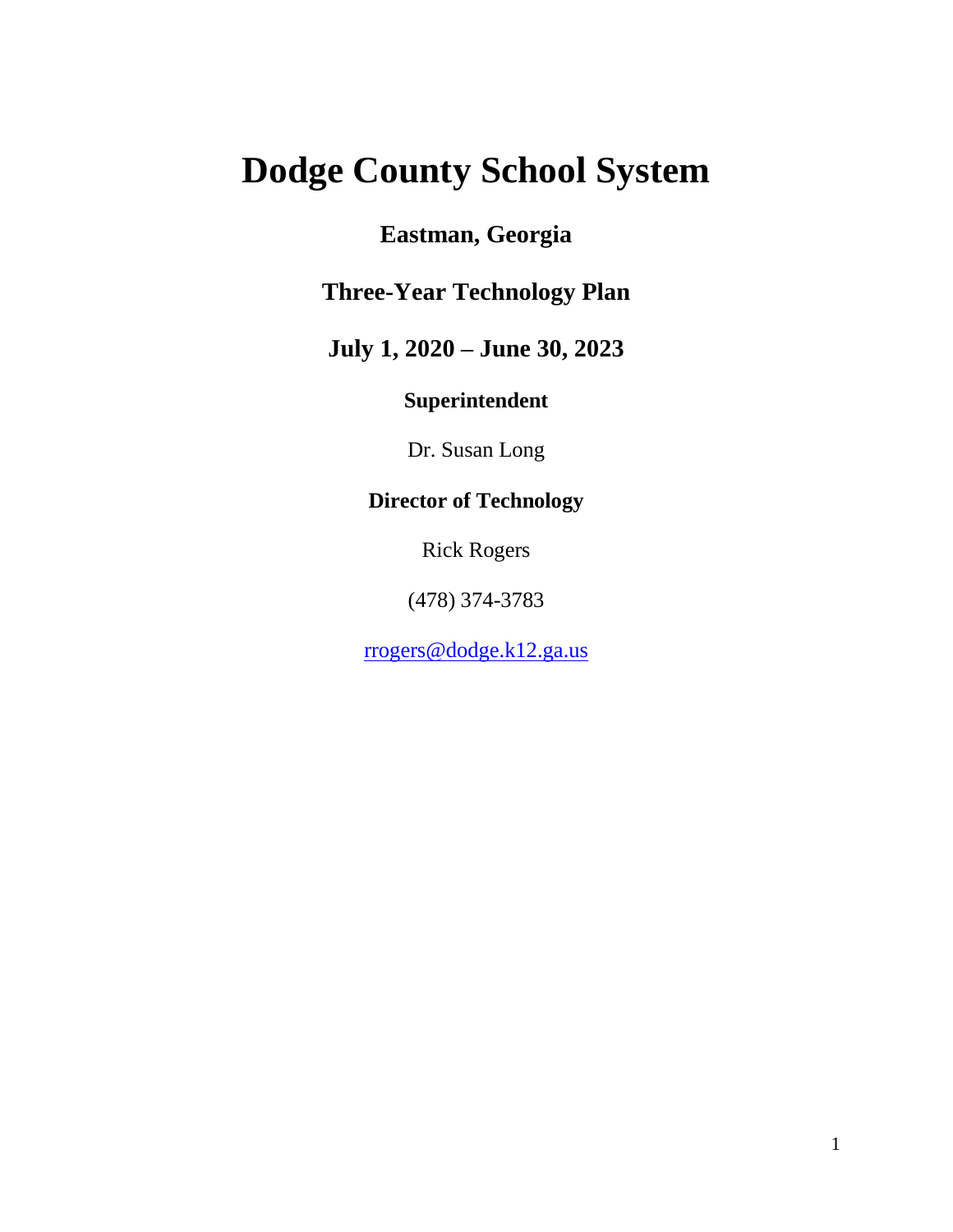# **Table of Contents**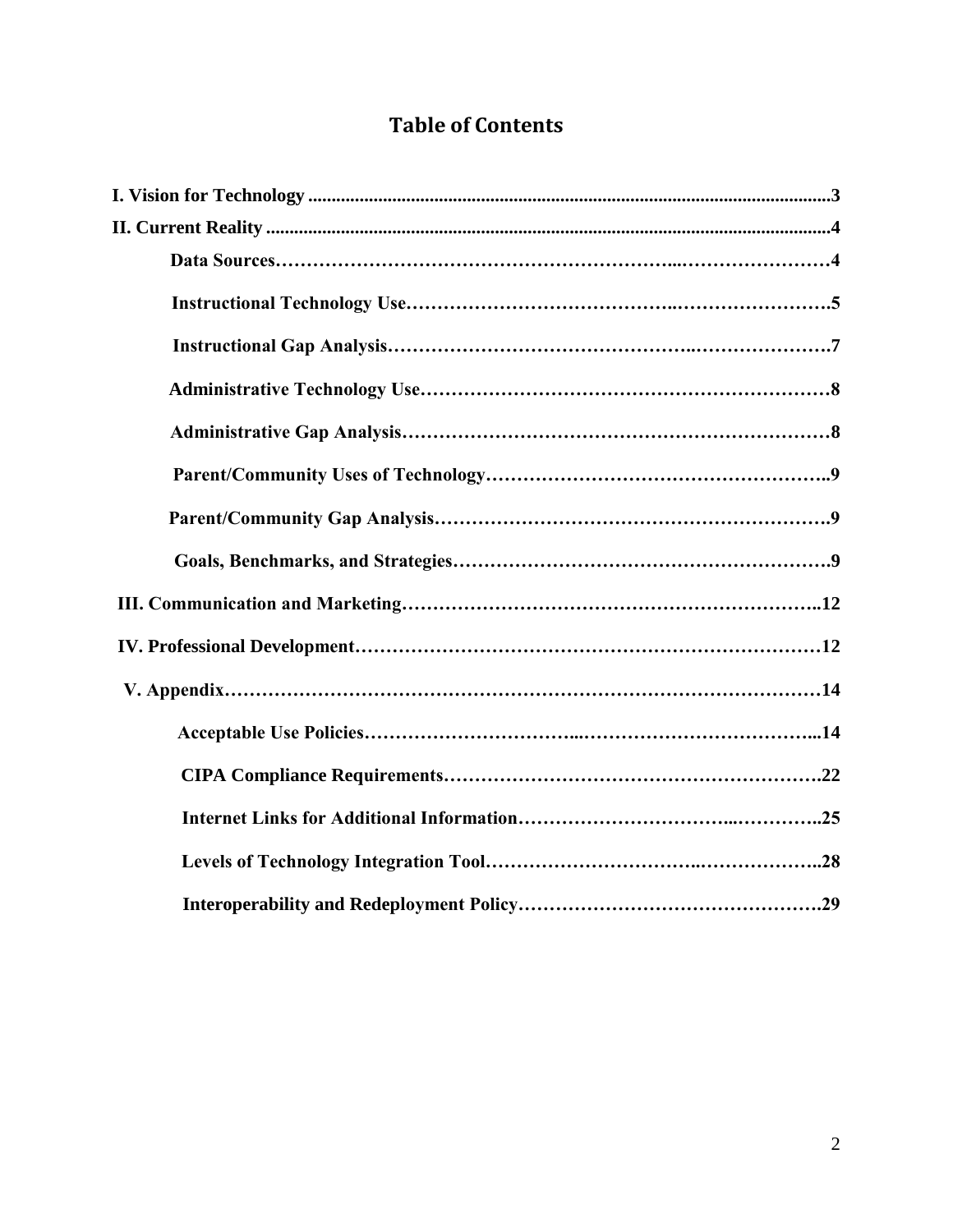# **I. Vision for Technology Use**

## **Compose an overall mission and/or vision which describes the steps the LEA is taking to ensure all students/teachers have increased access to technology. Include a list of specific vision statements for system educational improvement over a three year period.**

The mission of Dodge County Schools is to educate students to be responsible, productive citizens who, through continuous learning, will be able to adapt to the ever-changing global society. The goal is to assist every student in crossing the digital divide by ensuring that every student is technologically literate by the time the student finishes the eighth grade, regardless of the student's race, ethnicity, gender, family income, geographic location, or disability. We will strive to bring global learning to our students who live and learn in a lowincome rural area. We will assist students, educators, parents, and community members in accessing, analyzing, and preparing information so that they may become critical thinkers, problem solvers, and productive citizens. We will also strive to provide our teachers and students with  $21<sup>st</sup>$  Century instructional materials, one to one computing, training, and sustained support. We will utilize members of the Dodge County Technology Services staff, HGRESA staff, local experts, and outside experts to provide technology related opportunities and support to improve student achievement and productivity.

The Dodge County School System vision for technology use includes the desire to implement the following:

- Offer students, teachers, administrators, and parents mobile and high speed access to current information to empower problem solving, decision making, and collaborative learning;
- Develop authentic models for accessing student achievement and diagnosing data to differentiate instruction and maximize achievement;
- Provide equal opportunities and assistive technologies for students with special needs or disadvantaged sub groups;
- Provide a one to one computing environment for all students in Dodge County Schools.
- Provide  $21^{st}$  Century standardized equipment and resources, within budgetary limitations, in all academic classrooms;
- Provide on-going professional development for our educators and administrators in the use and implementation of technology into the classroom to maximize learning and to differentiate learning to meet the needs of all students;
- Restructure classroom instruction to make it valid, goal-oriented, and connected to 21<sup>st</sup> Century technology;
- Allow students to work on areas of individual interest at their own pace with immediate feedback, the opportunity for self-evaluation, and continuous progress and success;
- Create baseline standards for classroom technology and initiate system wide purchasing policies;
- Provide students the opportunities to receive credit recovery using online programs like Edgenuity.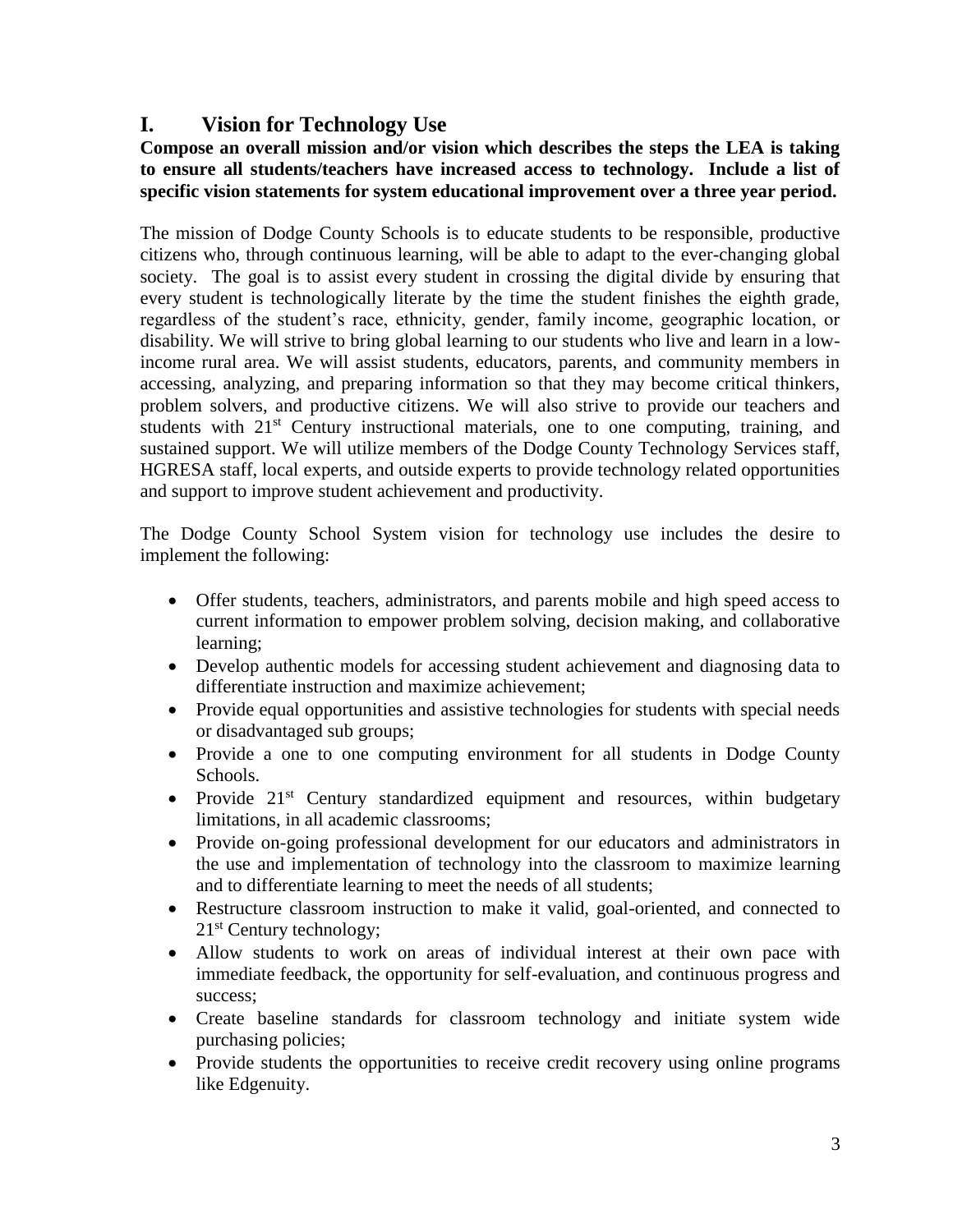- Increase our bandwidth to provide uninterrupted video streaming to all classrooms and settings during all class hours and other functions.
- Provide video conferencing capabilities as technologies change and advance to enable all students the opportunities to experience this new style of learning.
- Provide high performance, web-based software with adequate training to administrative personnel that will allow easy data collection and distribution to school personnel;
- Provide current, web-based information to inform the community of overall student requirements, performance, and achievement;
- Extend the availability of school technology resources to our students outside of the classroom and school technology resources to the community.

The vision of the Dodge County School System is to offer hope to our students of whom 72% live in generational poverty. Through the use of technology we will be able to give our students a view of the world outside of the rural, unincorporated areas in which 58% of them live. Technology integration will enable us to prepare our students for future careers that do not even exist yet. Diversified groups of students will enrich our classrooms with real life performance tasks, collaborative planning, and completion of assignments. Digital textbooks will be one of many resources used by students who complete research, hypothesize, and complete experiments and scientific studies using computers and Chromebooks, Internet resources, and high tech software. Research findings and experiment results will be shared using interactive whiteboards, tablets, LCD projectors, podcasting, blogging, professional and attractive charts and graphs created with computer software, and possibly new technology that becomes available by 2023. Our classrooms are student centered and the teacher serves as a coach guiding his or her students through new and exciting learning experiences. Administrators, Board of Education members, and other stakeholders will engage in data driven decision making as a result of current data being available through the use of technology. The Dodge County School System believes that the skillful use of technology can be an integral part of producing successful  $21<sup>st</sup>$  Century citizens who are collaborative problem solvers and critical thinkers.

# **II. Current Reality**

**Identify your data sources. What data does your technology inventory survey tell you? Compose a narrative analyzing the gap in access to technology across the district. Address the following groups – instructional, administrative, parent/community, system readiness/system support – personnel/resources.**

Dodge County Schools utilizes the following data sources to collect valuable data for informed technology planning decisions.

- Grants and other funding sources account for some of our technology funding to purchase new technologies for students.
- Professional Development Assessment, which identifies equitable training between schools and identifies professional learning needs in technology.
- Ongoing gap analysis of equality of technology resources between schools.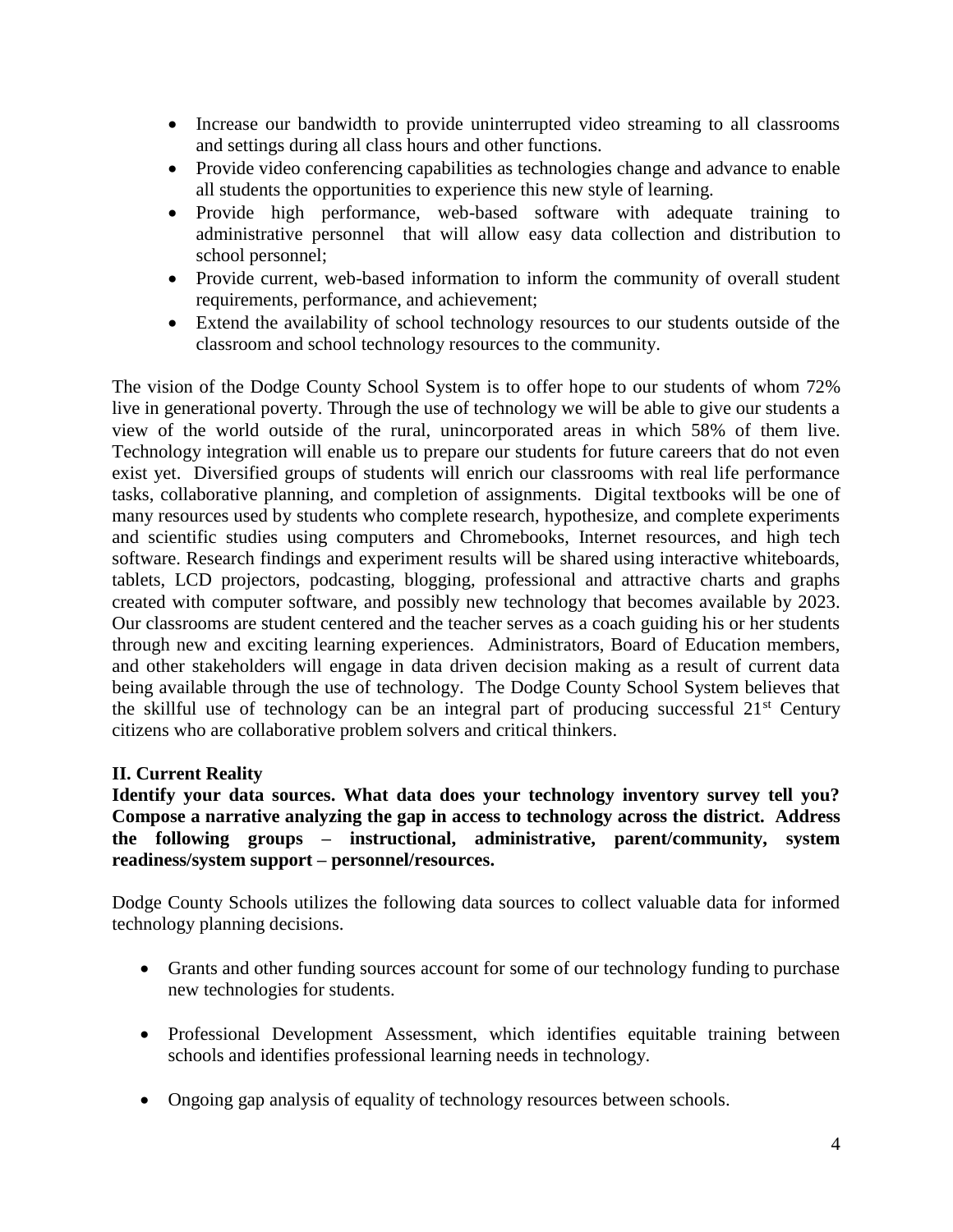- Annual technology inventory submitted to State Department of Education which includes:
	- o Definition of "modern computer specifications" which leads to replacement of dated equipment.
	- o Ratio of student to computers to ensure adequate technology access in all school settings.
	- o Number of Technology Staff.

# **Instructional Technology Use**

#### **Elementary Schools**

South Dodge elementary school in Dodge County has three computer labs: one with a fulltime certified teacher and two that are available for teachers to schedule for classes. North Dodge Elementary School has only one lab for one full time teacher. North Dodge Elementary School has chosen to remove two labs due to a one to one computing environment. NDES and SDES Lab teachers utilize technology literacy curriculum based on Georgia Standards of Excellent Standards assist students with using computer programs, Internet usage, art programs, research, writing reports, skills practice, creating spreadsheets, and designing and creating materials that display understanding and mastery of subject matter. All classrooms at NDES and SDES are 21<sup>st</sup> Century Classrooms by the definition of Georgia Department of Education. Teachers in these classrooms were trained extensively in technology, differentiated instruction, and performance learning. Both Elementary Schools have implemented a one to one computing environment. Online subscriptions include *Study Island*, and *Brain Pop*. Available software programs include but not limited to:

| <b>Accelerated Reader</b> | Word, Excel, PowerPoint    |
|---------------------------|----------------------------|
| <b>Accelerated Math</b>   | <b>Harcourt Math</b>       |
| <b>STAR Reading</b>       | Various Educational CD-Rom |
|                           |                            |
|                           | programs                   |
| <b>STAR Math</b>          | <b>Print Artist</b>        |
| <b>Education Galaxy</b>   | Google Classroom           |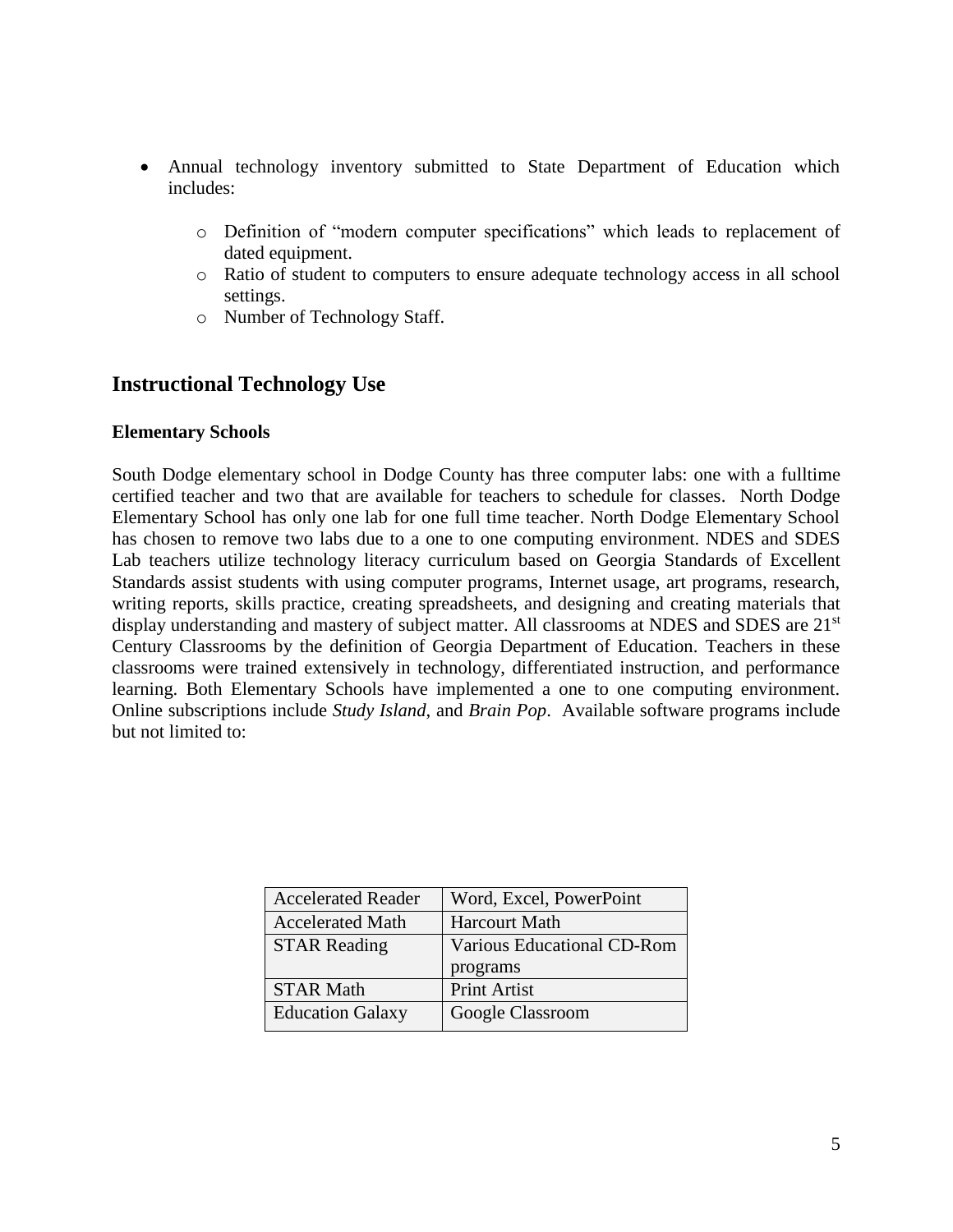#### **Middle School**

Dodge County Middle School has a one to one computing environment. Every academic classroom is classified as a 21ST Century Classroom defied by Georgia Department of Education. Dodge County Middle School has implemented a one to one computing environment. Each student at this school has access to a Chromebook.

Chromebooks will be used for various assignments, included but not limited to accessing *Study Island* for test review, and research. A sample of the available software programs at Dodge County Middle School include but not limited to:

| Word, Excel, PowerPoint           | <b>STAR Reader</b>        |
|-----------------------------------|---------------------------|
| Google Drive                      | <b>STAR Math</b>          |
| Edgenuity                         | Google Classroom          |
| Language Arts, Science, &         | <b>Accelerated Reader</b> |
| <b>Math Textbook Software</b>     |                           |
| Online programs including         | <b>Accelerated Math</b>   |
| <b>Study Island and Brain Pop</b> |                           |

### **High School**

The high school is equipped with eight computer labs that provide extensive opportunities for students to develop technology skills based on the mandated standards. Eight of these labs are full labs with 25 or more computers with Internet access. All academic classrooms at DCHS are classified as 21st Century Classrooms as defined by Georgia Department of Education. Dodge County High School has implemented one to one computing environment. The high school also has teleconferencing capabilities with Middle Georgia College and Georgia Virtual Schools. School available software programs include but are not limited to:

| Word, Excel, PowerPoint,   | Geometer Sketch Pad        |
|----------------------------|----------------------------|
| Access                     |                            |
| <b>Accounting Software</b> | <b>SAT</b> Prep            |
| Edgenuity                  | <b>SAT Review Programs</b> |
| <b>Accelerated Reading</b> | Microsoft IT Academy       |
| A wide variety of          | Google Drive               |
| vocational software        |                            |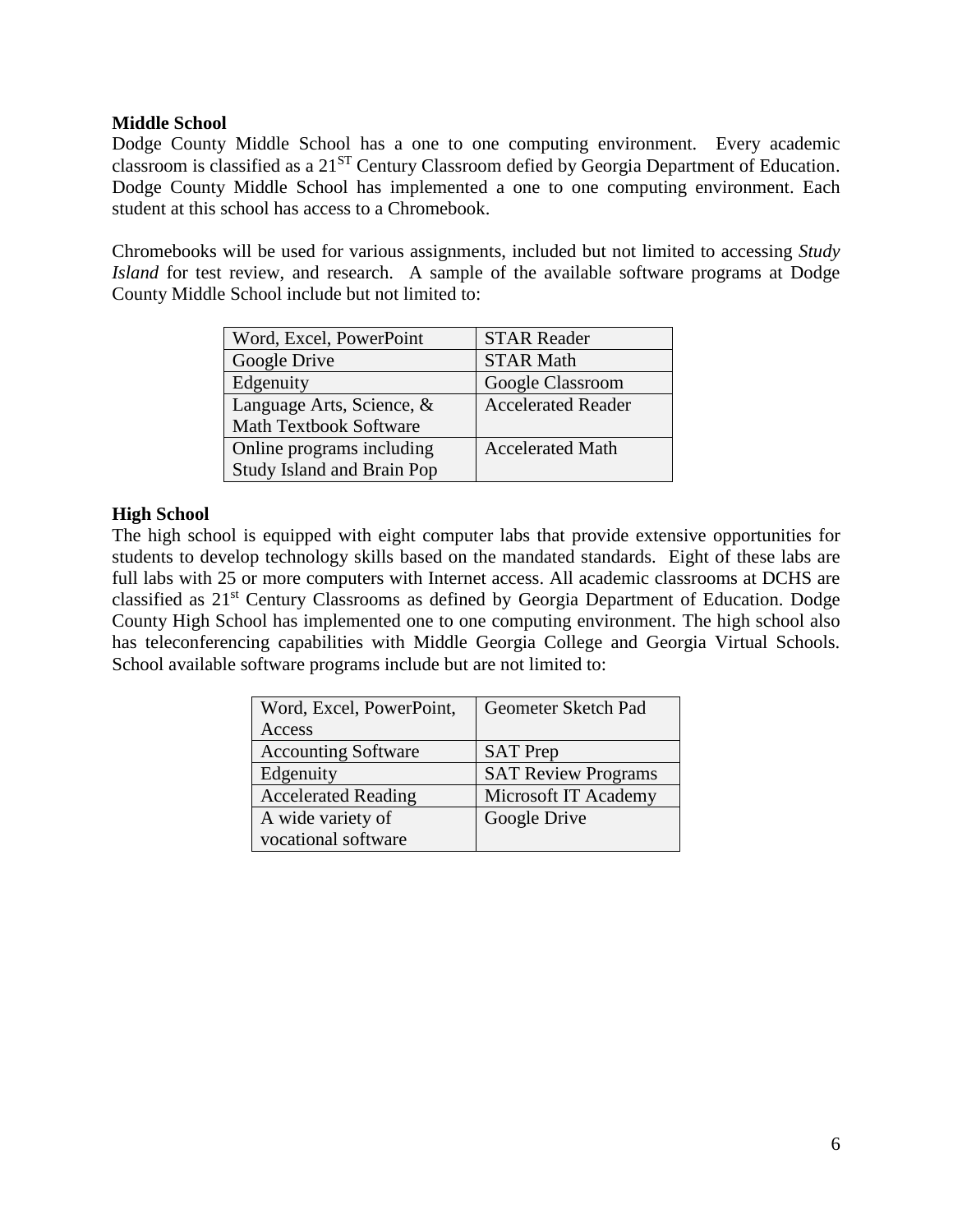#### **All Schools**

Dodge County Schools has installed a common web based Media Management system called Destiny, which provides students and teachers easy access to information about all resources available through the Media Center. This system allows students to access information about the resources available in other schools and permits the possible sharing of resources between schools. Students and teachers will also be able to search a variety of paid and free research databases, including Galileo, Proquest, and EBSCO, with a single search.

All schools in the system have fiber connectivity. Network drops are present in all classrooms, computer labs, media centers, offices, conference rooms, cafeterias, and other instructional areas. The technology department maintains all of the schools' networks, and Internet connectivity is through AT&T. Dodge County employs one Director of Technology, two highly trained Educational Technology Specialist and contracts with an outside company on an as needed basis for network support. In addition, Trouble-shooting issues are handled through an online system of work orders. Academic and instructional support is provided through the Curriculum and Instruction Department and Technology Department.

#### **Instructional Gap Analysis**

Data collected from our Cognia accreditation in 2020 outlined the reality of instruction at each school setting in relation to a one to one computing environment. At the time this plan was written Dodge County Schools did not have a one to one computing environment. DCSS only had Chromebooks to check out from the Media Center at each school.

The results of our Cognia accreditation of 2020 shows that teachers do not have the instructional technology they need in order to teach the mandated Standards. To equalize access in academic classrooms, approximately one million dollars would need to be allocated for this purpose.

Another important component of our instructional gap analysis is the need to update our infrastructure. In 2020 we have updated our current wireless infrastructure from AC wireless Access Points to Wifi 6 standards to obtain 100 percent coverage throughout our school system to support our ONE to One Computing environment. Dodge County Schools also intends to install all new 10 GB electronic switches at all locations in the 2021. We have centralized all of our servers to the central office. We have purchased a SAN Unit (Storage Area Network) which will hold up to 36 TB of space for our servers.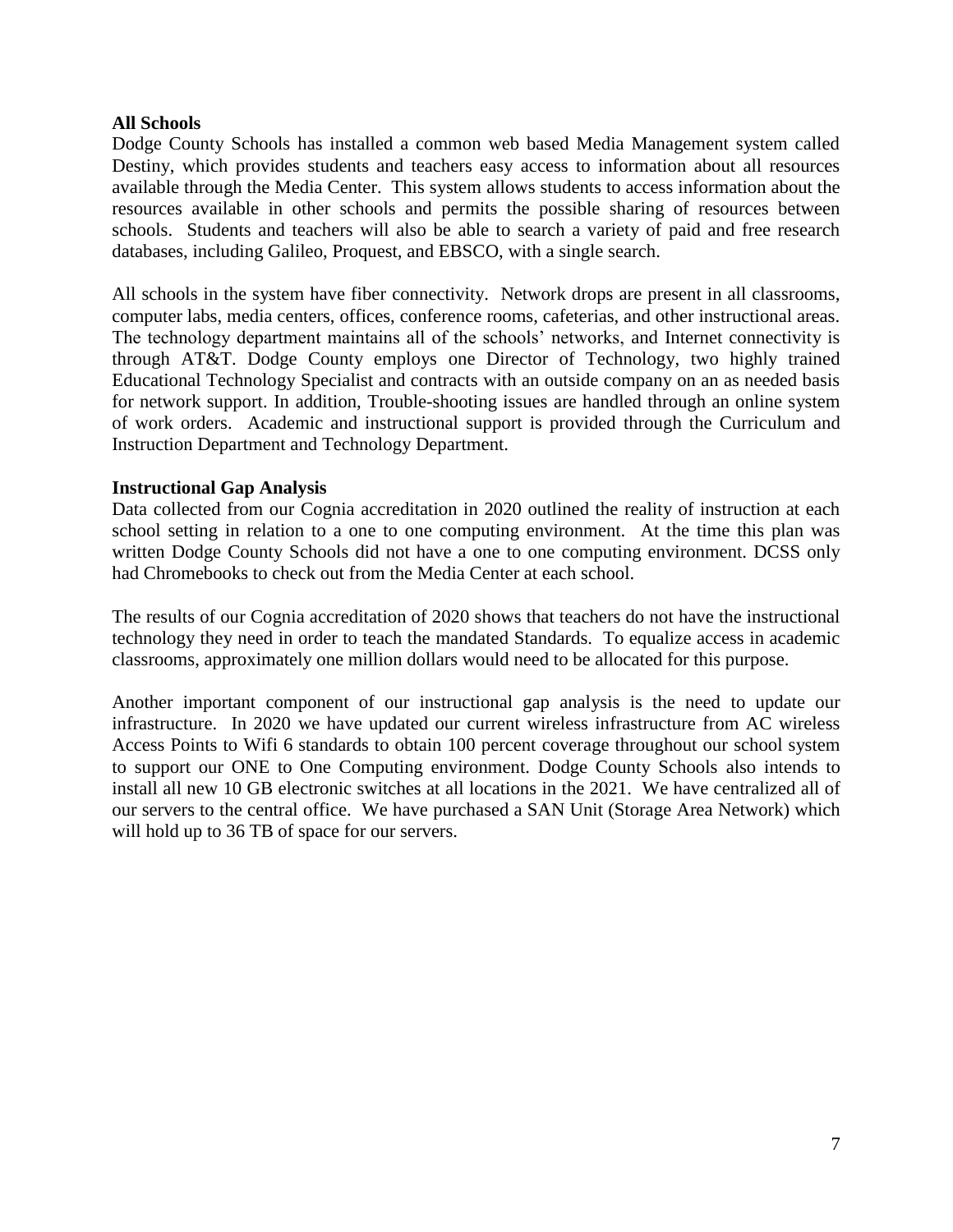### **Administrative Technology Use**

Administrative applications are installed at each school. These applications are available to all schools and include student information management, food services, personnel information, employee attendance and applications.

All teachers and administrators access web-based data through our network. School personnel are provided web-based e-mail accounts to promote better communication between the schools, staff, and parents.

Special education teachers and administrative staff at the Central Office use GOIEP, a special education program designed to manage data on special education students and electronically generate and document required paperwork such as Individual Education Plans as well as parent contacts.

### **Administrative Gap Analysis**

In the administrative offices of the schools, the baseline standard was the presence of modern computers. In this area, more consistency was evident in the provision of modern computers.

Most administrative software packages have been in use by the system for quite some time. Currently professional learning units are managed by the Department of Curriculum and Instruction. Teachers are informed of training opportunities via the website, emails, and monthly Staff Meetings. Our transportation department also utilizes software solutions for their department.

The Dodge County School System has centralized all servers so that information will be accessible to all schools, managed in one location, secure, and transferable to the central office without corruption.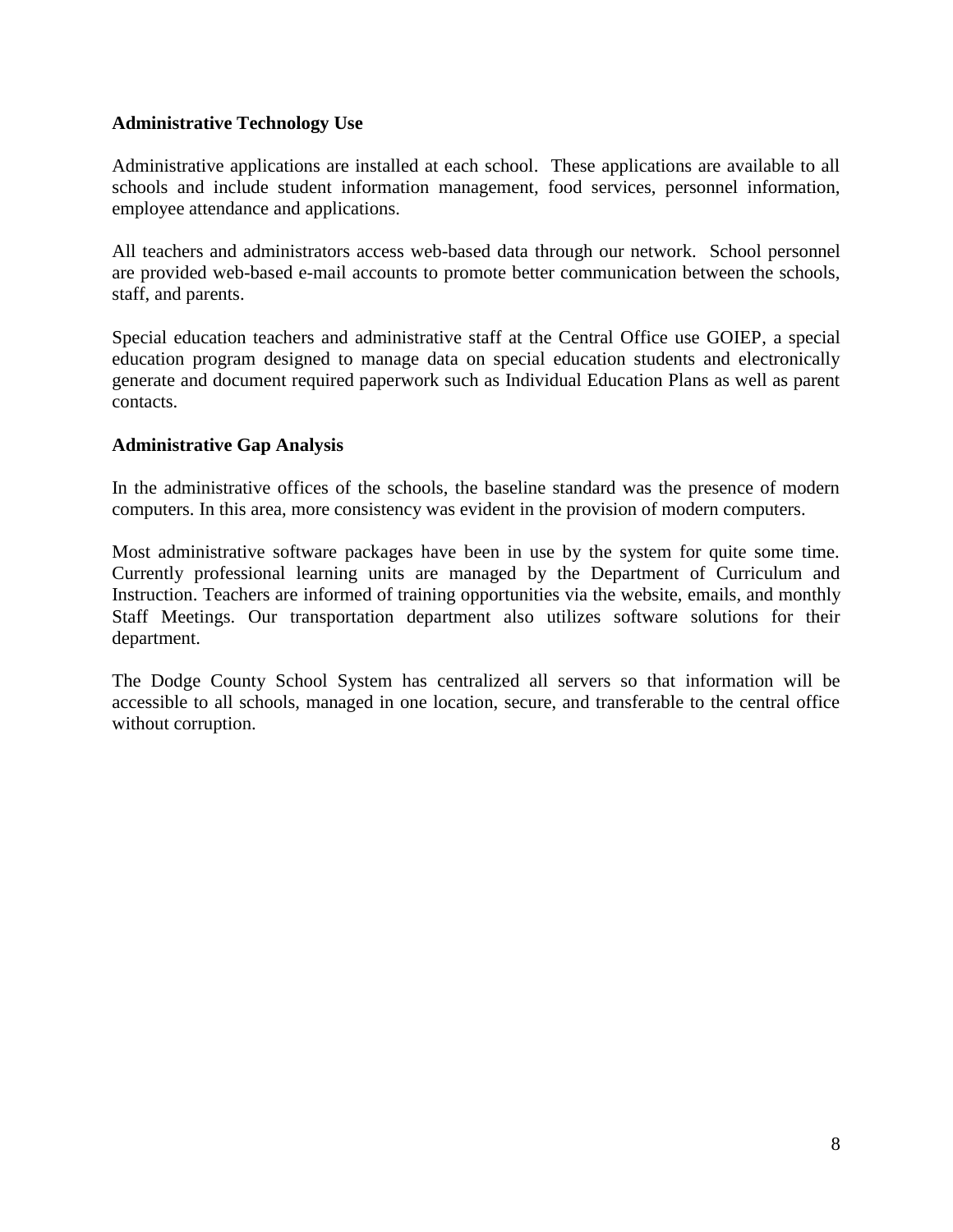#### **Parent/Community Uses of Technology**

Dodge County Schools utilizes e-mail, websites, instant messaging, Phone Calls (One Call Now), Remind 101, PowerSchool as a Parent Portal, and newsletters to promote better communication between schools, staff, parents, and community members. One-Call-Now (a messaging service) is also utilized by the school system.

### **Parent/Community Gap Analysis**

While the system website features upcoming events, recent school news, the school calendar, lunch menus, and special pages with links and information exclusively for parents, students, and community members, we use a Parent Portal called PowerParent to communicate student attendance, demographic information, or grade book files so that parents and guardians can access the information on their own children. Our only weakness in this area is the parents need adequate training in this program to better navigate and move about the webpages. There has been a recent increase in interest expressed by parents for this type of service. We also have installed an automated phone calling system that allows schools and district administrators to relay school event notices and emergency information in English and Spanish. Even though our migrant population is low at present, it is gradually increasing. Along with that increase will be an increased need for our schools and administrators to be able to relay information in Spanish as well as English.

Each school in our system also maintains a school website with information and links specific to that particular school. Teachers at each school can link a personal website to the school website. However, each teacher is responsible for maintaining his/her own website. The intent is that teachers will post information specific to their classroom, club, or school-sponsored activities, but some teachers are not comfortable with web page management and design. Increased training and assistance should eliminate this problem over time.

# **Goals, Benchmarks, and Strategies**

| Goal 1:                   | Continually update and improve 21 <sup>st</sup> Century technology access. |                          |                         |                           |
|---------------------------|----------------------------------------------------------------------------|--------------------------|-------------------------|---------------------------|
| <b>Strategies</b>         | <b>Benchmark</b>                                                           | <b>Evaluation Method</b> | <b>Funding</b>          | <b>Person Responsible</b> |
|                           |                                                                            |                          | <b>Source/Estimated</b> |                           |
|                           |                                                                            |                          | Amount                  |                           |
| <b>Update Switches</b>    | Replace old                                                                | Annual technology        | <b>ESPLOST</b>          | Director of               |
| that will be robust       | switching                                                                  | inventory                | <b>Local Funds</b>      | Technology                |
| enough to handle          | environment to                                                             |                          | E-Rate                  |                           |
| a One to One              | support One to                                                             |                          |                         |                           |
| Computing<br>environment. | <b>One</b>                                                                 |                          |                         |                           |
|                           | computing                                                                  |                          |                         |                           |
|                           | Environment                                                                |                          |                         |                           |
|                           | by 2022.                                                                   |                          |                         |                           |

#### **Instructional Goals**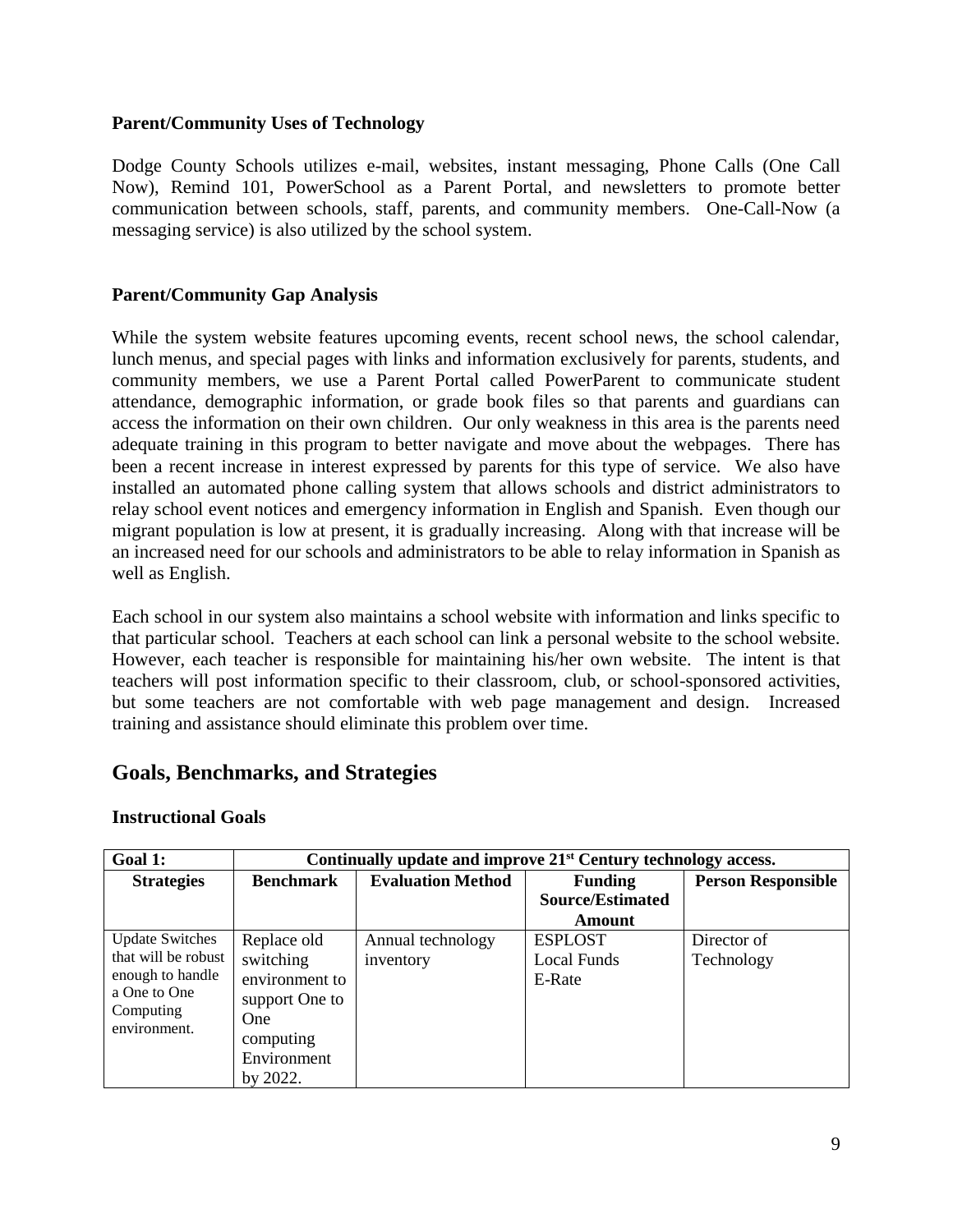| E-rate application<br>will be filed to<br>apply for<br>discounted rates<br>for leased lines,<br>Internet<br>connectivity, and<br>the district's fiber<br><b>WAN</b>                      | E-rate<br>applications<br>will be filed<br>annually for<br>any eligible<br>services.                                                       | Annual technology<br>budget                                                       | Eligible E-rate<br>awards excluding<br>end-user equipment.<br><b>Local Funds</b><br><b>Amount: Awards</b><br>contingent upon<br><b>USAC</b> | Director of<br>Technology                                                                                                                  |
|------------------------------------------------------------------------------------------------------------------------------------------------------------------------------------------|--------------------------------------------------------------------------------------------------------------------------------------------|-----------------------------------------------------------------------------------|---------------------------------------------------------------------------------------------------------------------------------------------|--------------------------------------------------------------------------------------------------------------------------------------------|
| Provide access<br>to updated<br>computer<br>workstations,<br>LCD projectors,<br>student<br>response<br>systems, and<br>other<br>multimedia<br>equipment for<br>instructional<br>purposes | Schools in the<br>system will<br>review and<br>acquire, as<br>appropriate,<br>$21st$ Century<br>equipment for<br>each classroom<br>by 2023 | School Improvement<br>Survey                                                      | Title I<br><b>ESPLOST</b><br><b>Local Funds</b><br>E-rate awards                                                                            | Director of<br>Technology,<br>School technology<br>contacts, Director of<br>Curriculum and<br>Instruction/Title I<br>and Title II Director |
|                                                                                                                                                                                          |                                                                                                                                            |                                                                                   |                                                                                                                                             |                                                                                                                                            |
|                                                                                                                                                                                          |                                                                                                                                            | Goal 2: Improve student academic performance, technology literacy, and motivation |                                                                                                                                             |                                                                                                                                            |
| <b>Strategies</b>                                                                                                                                                                        | <b>Benchmark</b>                                                                                                                           | <b>Evaluation Method</b>                                                          | <b>Funding</b><br>Source/Amount                                                                                                             | <b>Person Responsible</b>                                                                                                                  |
| Utilize<br>motivational,<br>instant feedback,<br>test practice,<br>materials both in<br>print and online<br>to assist students<br>in preparation for<br>state testing.                   | Students will<br>increase<br>achievement on<br>EOC/EOG by<br>3% in all arears<br>in the next 3<br>years.                                   | Annual<br>software/technology<br>utilization report                               | Title I<br><b>Local Funds</b><br>Amount: \$30,000                                                                                           | <b>Technology Director</b><br>Technology contacts<br>Director of<br>Curriculum &<br>Instruction/Title I<br>Director                        |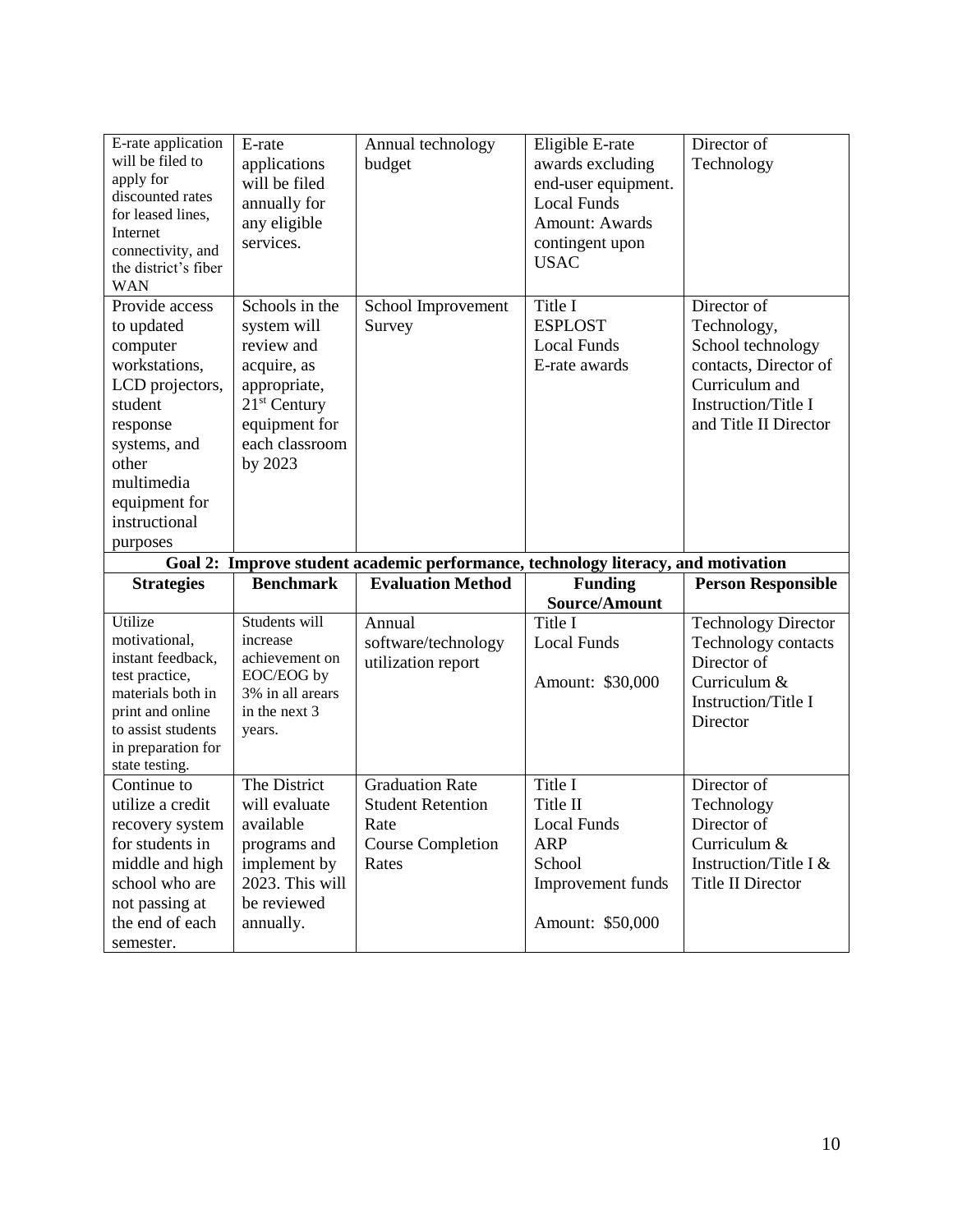| Expand our use<br>of online credit<br>courses such as<br>Edgenuity and<br>Georgia Virtual<br>School to<br>accommodate<br>students who<br>must work or<br>have other family<br>obligations in<br>order to increase<br>our graduation<br>rate | The District<br>will evaluate<br>available<br>programs and<br>fully<br>implement by<br>2023. This will<br>be reviewed<br>annually. | Annual graduation<br>rate<br>Annual<br>software/hardware<br>utilization report. | Title I<br><b>Local Funds</b><br>Amount: \$50,000 | Director of<br>Technology<br>Director of<br>Curriculum &<br>Instruction<br>Academic Coach    |
|---------------------------------------------------------------------------------------------------------------------------------------------------------------------------------------------------------------------------------------------|------------------------------------------------------------------------------------------------------------------------------------|---------------------------------------------------------------------------------|---------------------------------------------------|----------------------------------------------------------------------------------------------|
| Utilize SLDS to<br>disaggregate data<br>for the purpose of<br>differentiating<br>instruction and<br>increasing student<br>achievement in<br>all subgroups<br>including special<br>education.                                                | The District<br>will evaluate<br>available<br>software and<br>implement by<br>2023.                                                | School Improvement<br>Survey                                                    | Title I<br>Title II<br>Local Funds<br>As needed.  | Director of<br>Technology<br>Director of Student<br>Information<br><b>Graduation Coaches</b> |

| <b>Parent/Community Uses of Technology Goals</b>                                               |                                                         |                                                                                            |                           |                             |
|------------------------------------------------------------------------------------------------|---------------------------------------------------------|--------------------------------------------------------------------------------------------|---------------------------|-----------------------------|
| Goal 3: Utilize technology to enhance community communication and provide additional standards |                                                         |                                                                                            |                           |                             |
|                                                                                                |                                                         | based material.                                                                            |                           |                             |
| <b>Strategies</b>                                                                              | <b>Benchmark</b>                                        | <b>Evaluation Method</b>                                                                   | <b>Funding</b>            | <b>Person Responsible</b>   |
|                                                                                                |                                                         |                                                                                            | Source/Amount             |                             |
| Provide a Parent                                                                               | Monitor parent                                          | Usage report                                                                               | <b>Local Funds</b>        | <b>Technology Director</b>  |
| Portal so that                                                                                 | use of Parent                                           |                                                                                            |                           | Director of Student         |
| parents can have                                                                               | Portal                                                  |                                                                                            | Amount: \$20,000          | Information                 |
| access to student                                                                              |                                                         |                                                                                            |                           |                             |
| attendance                                                                                     |                                                         |                                                                                            |                           |                             |
| records, grades,<br>and student                                                                |                                                         |                                                                                            |                           |                             |
| demographics for                                                                               |                                                         |                                                                                            |                           |                             |
| their                                                                                          |                                                         |                                                                                            |                           |                             |
| child/children.                                                                                |                                                         |                                                                                            |                           |                             |
|                                                                                                |                                                         | <b>System Readiness Goals</b>                                                              |                           |                             |
|                                                                                                |                                                         | Goal 4: Insure that all system personnel and stakeholders are educated and involved in the |                           |                             |
|                                                                                                | implementation of the vision for the use of technology. |                                                                                            |                           |                             |
| <b>Strategies</b>                                                                              | <b>Benchmark</b>                                        | <b>Evaluation Method</b>                                                                   | <b>Funding</b>            | <b>Person Responsible</b>   |
|                                                                                                |                                                         |                                                                                            | Source/Amount             |                             |
| Professional                                                                                   | <b>Increase</b>                                         | Review of system                                                                           | <b>Local Funds</b>        | <b>Technology Director</b>  |
| Development                                                                                    | knowledge of                                            | website, newsletters,                                                                      | <b>State Professional</b> | Director of                 |
| with                                                                                           | the district's                                          | and training                                                                               | Development funds         | Curriculum &                |
| implementing                                                                                   | vision for                                              | presentations.                                                                             |                           | <b>Instruction/Director</b> |
| Technology and                                                                                 | technology by                                           |                                                                                            | Amount: \$50,000          | of Professional             |
| overall                                                                                        | 50% over the                                            |                                                                                            |                           | Development                 |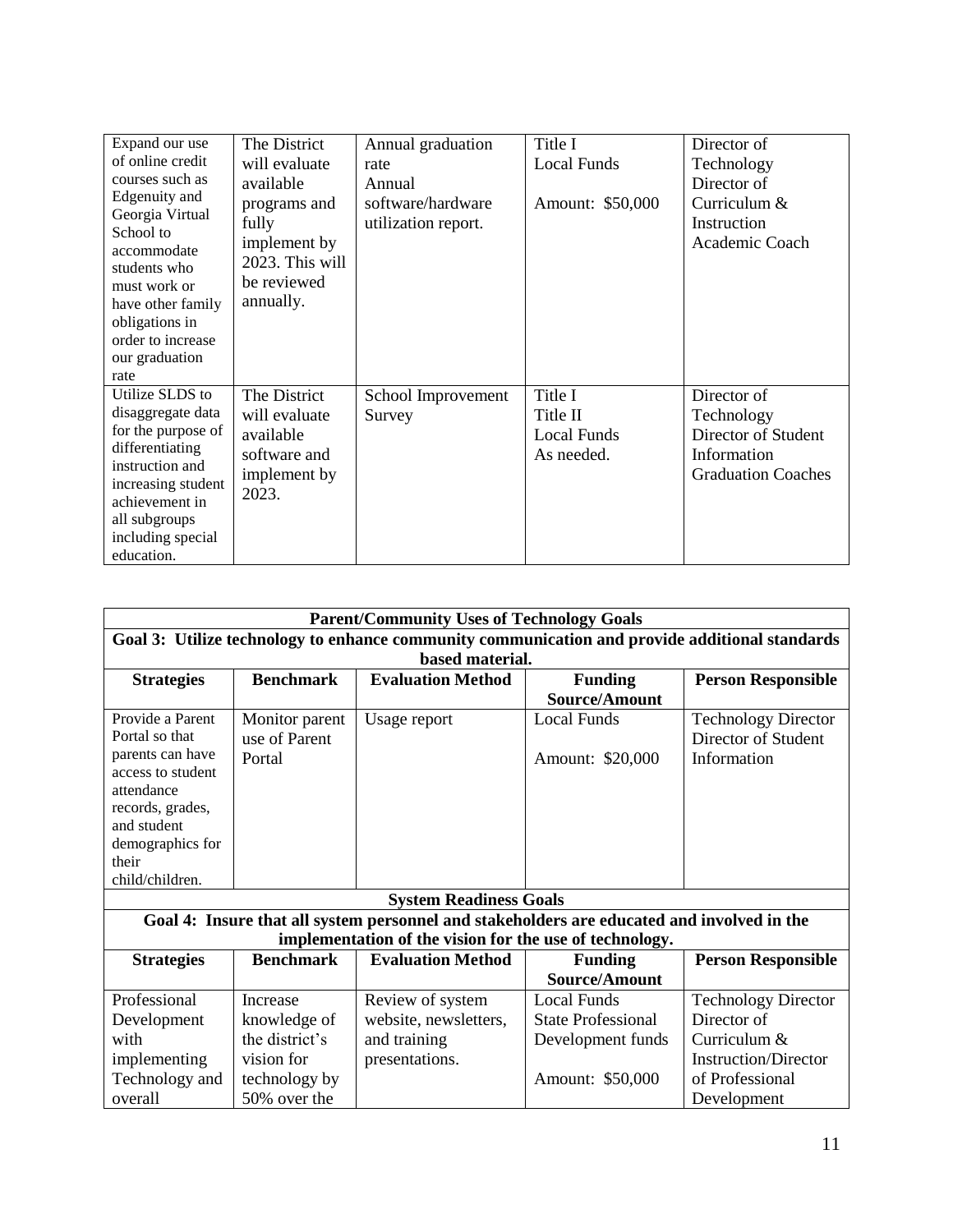| knowledge of    | next three |  | Educational |
|-----------------|------------|--|-------------|
| Technology by   | years.     |  | Technology  |
| our Educational |            |  | Specialist  |
| Technology      |            |  |             |
| Specialist      |            |  |             |

## **III. Communication and Marketing**

**Describe strategies to share system progress, disseminate evaluation results, encourage broad stakeholder involvement, and market the role technology can have in helping students achieve in innovative ways. How are we sharing what we are doing? How can we show that the way we are sharing is meeting our needs? How are we encouraging more people to be actively involved with the system?**

The Dodge County School System uses regular press releases, Internet articles, Social Media Post, and staff newsletters to help disseminate information to community stakeholders. The superintendent publishes a column in the local newspaper to keep parents and stakeholders informed. System, schools, and teacher websites are used extensively to communicate with parents and the community. The websites contain school start and release times, announcements, assignments, course syllabi, and announcements among other information. The system website features upcoming events, recent school news, the school calendar, lunch menus, and special pages with links and information for parents, students, and community members.

Regular and consistent technology planning occurs through collaboration between the Dodge County School System technology department and system-level staff development, curriculum, Title I, special education, and administration. Monthly meetings of the system leadership team, which consists of all principals, Curriculum and Instruction Director, Special Education Director, Federal Programs Director, Technology Director, Superintendent, building level administrators, allow stakeholders to develop successful strategies to insure that all stakeholders have input into a System-level plan.

## **IV. Professional Development**

**Describe how the local educational agency will provide professional development and ensure that specific funds like E-Rate and other sources are spent on scientifically and/or evidence based practices in relation to the purchase of technology and technology tools.**

The bodies of research on technology integration should be disaggregated to allow policy makers, school administrators, and classroom teachers access to the most consistent data to make informed decisions. These decisions should revolve around two critical components:

(1) the type of technology-focused professional development needed for classroom Practitioners to integrate technology in a manner that would result in increase of student Achievement and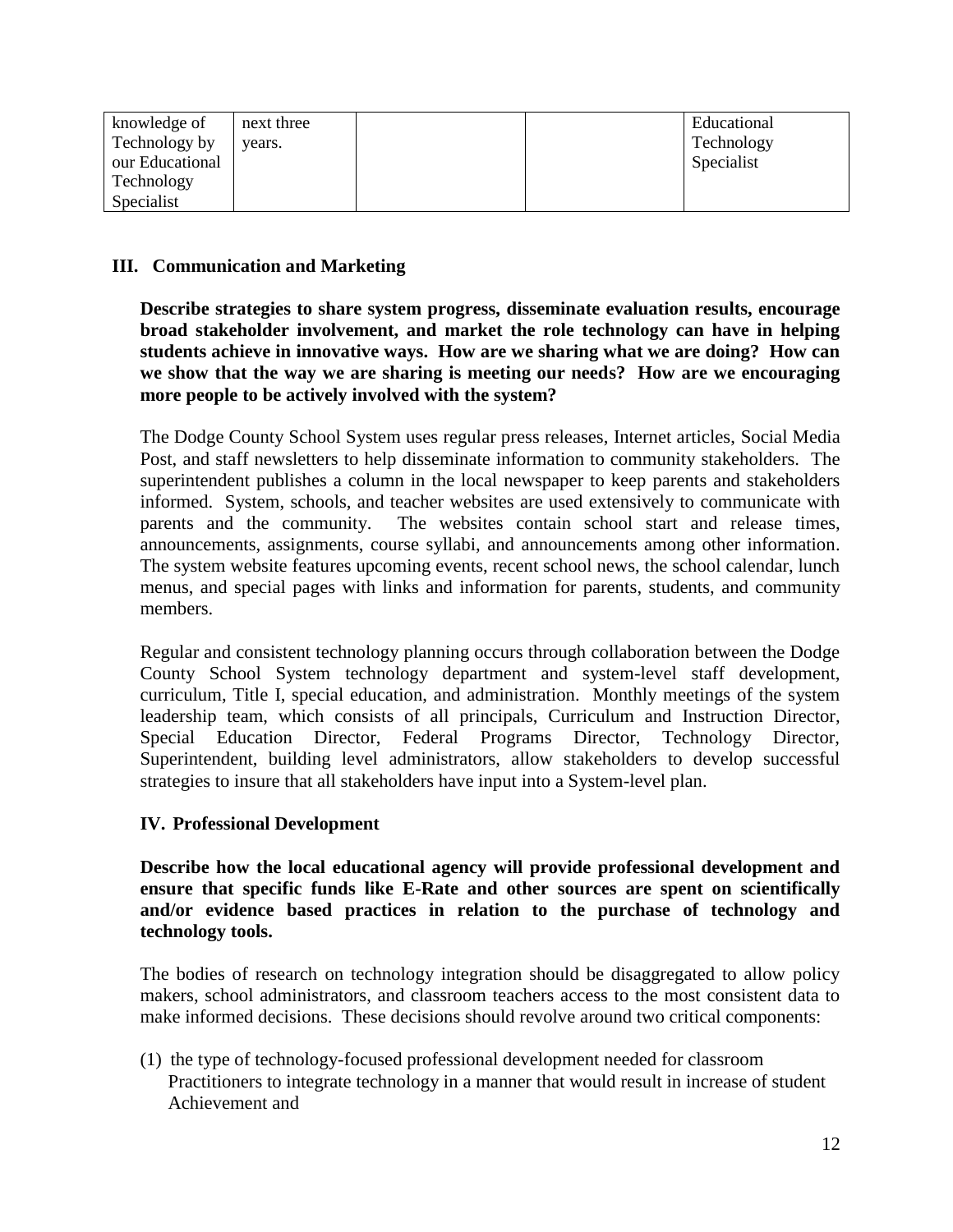(2) The type of hardware and software needed to maximize achievement.

Dodge County School System seeks to provide high-quality professional development programs with follow-up and support that promotes knowledge and enhances skills related to the use of technology for productivity, teaching, and learning. To accomplish these goals, courses, conferences, workshops, site visitations, and other related activities are resultsdriven, standards-based, job-embedded, and aligned with system level goals. Aiding in this endeavor are staff members of the Heart of Georgia Educational Technology Training Center and combination with Professional Development of by the Technology Department. Available throughout the year for assistance with grant writing and training and development, involvement with the HGRESA insures that the Dodge County School System complies with current best practices in educational technology. Professional development in the technology area is provided through the HGRESA and Dodge County Schools' Educational Technology Specialist, at each school and at the system level. At the system level, experienced trainers facilitate professional development opportunities in the area of technology for all Dodge County personnel. Trainers consider curriculum standards when designing classes that will be offered to teachers and administrators. When Dodge County School System purchases new equipment, the Educational Technology Specialist will immediately offers training on the use of the equipment. Classes are also offered by HGRESA on a regular basis.

| <b>Course Content</b>                      | <b>Department(s)</b> Involved             |
|--------------------------------------------|-------------------------------------------|
| <b>Student Information System</b>          | Technology, School Classified Staff and   |
|                                            | Administrators                            |
| <b>Special Education Program</b>           | Technology, Special Education and         |
|                                            | Administrators                            |
| Media Center Program                       | Technology, Curriculum Media Personnel    |
| Cafeteria Program                          | <b>Technology and Food Services Staff</b> |
| Productivity Programs such as Microsoft    | <b>All Departments</b>                    |
| Office, and Adobe Acrobat Professional     |                                           |
| Emerging Technologies (Interactive Panels, | <b>All Departments</b>                    |
| Digital Cameras, Podcasting, Web-based     |                                           |
| software, Google Classroom                 |                                           |

The following chart outlines courses that address system initiatives and system departments that are involved in course planning and deployment:

Funding for technology equipment, software, and training comes from a variety of sources including Title I and II program funding, ESPLOST, E-RATE, grant funding, and local funds. Using best practices research, curriculum standards, technology plan documentation, and recommendations from technology department members, school personnel make decisions about system-level equipment purchasing that will maximize student achievement.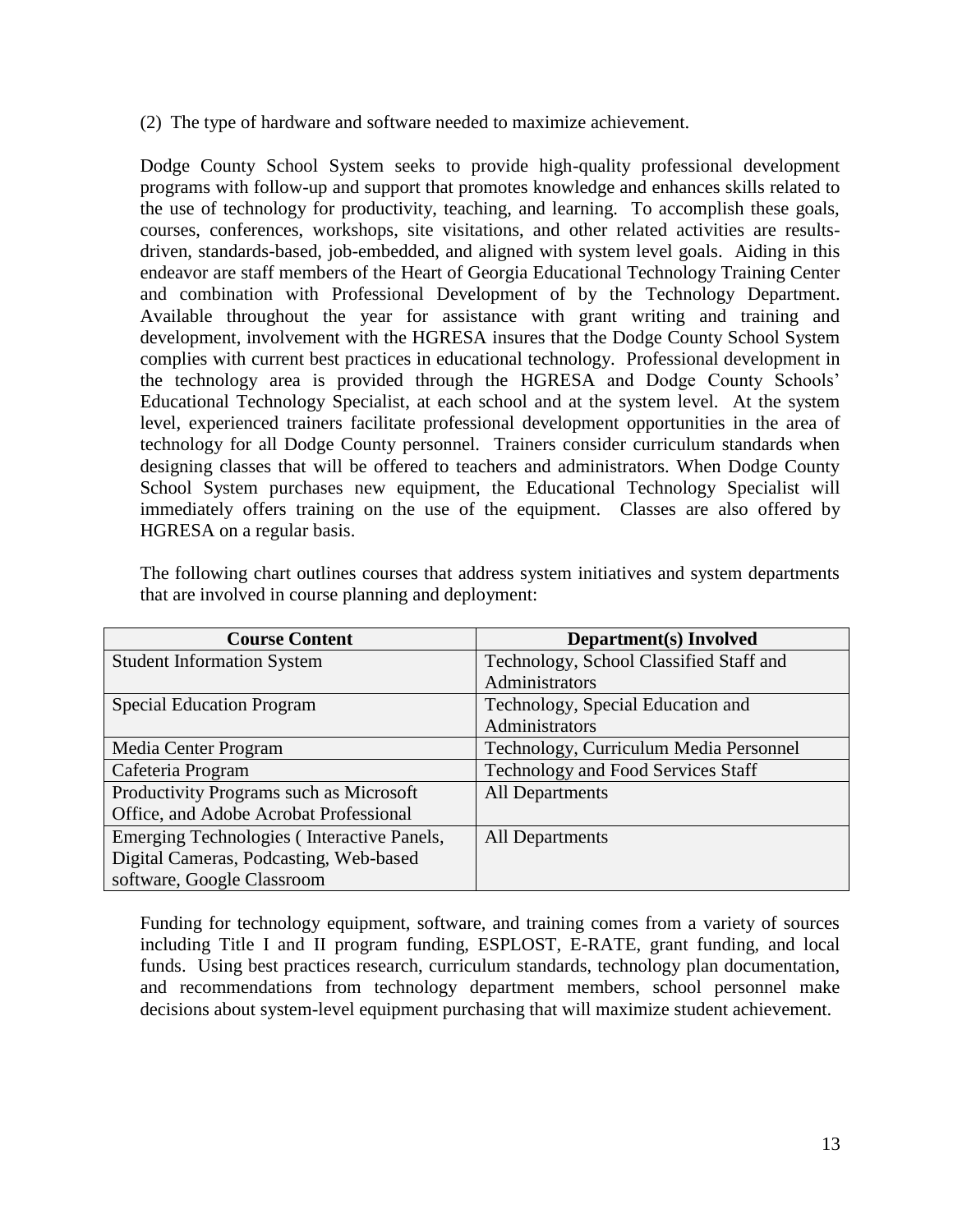## **Appendix A**

#### **Acceptable Use and Internet Safety Guidelines for the Computer Network of the Dodge County School District**

The Dodge County Schools Computer Network is established for the educational and professional use of Dodge County Schools' students, faculty, and staff ("Users"). This Technology and Acceptable Use Policy (the "Policy") is intended to govern Users with respect to Dodge County Schools Network and the Internet. Users are expected to conduct themselves on the Dodge County Schools Network in the same fashion as they do elsewhere in the community. Users who violate this Policy will have their Dodge County Schools Network privileges revoked and may be subject to further disciplinary action, including suspension or dismissal. Dodge County Schools may also report offenders to applicable law enforcement agencies.

The Dodge County Schools Network provides access to the global Internet. Dodge County Schools have taken available precautions to restrict access to controversial materials on the Internet. However, on a global network, it is impossible to control all materials. Dodge County Schools believe that the valuable information and interaction available on the Internet far outweighs the possibility that Users may find material that is not consistent with our educational goals.

The smooth operation of the Dodge County Schools Network relies upon the proper conduct of all Users. The signature on the Handbook Acknowledgement form is legally binding and indicates the parties who have signed have read the terms and conditions of this Policy carefully and understand their significance.

# **Dodge County Schools Network - Terms and Conditions (Acceptable Use and Illegal Actions)**

Scope and Authority – The Dodge County Schools Network includes all hardware, software, and network services used by the Dodge community. Parents give the school permission to use applications that are educationally beneficial to our students.

# **Privileges**

The use of the Dodge County Schools Network is a privilege, not a right. The use of an account must be consistent with the educational objectives of Dodge County Schools. The Technology Office and/or School Administration will deem what is inappropriate use and will refer any such conduct to Dodge County Schools Administration. Dodge County Schools, in its sole discretion, reserves the right to determine what conduct constitutes a violation of this Policy, and the discipline for any such violation. Transmission of any material in violation of any U.S. or state regulation is prohibited. This includes, but is not limited to, material protected by copyright, threatening or obscene material, or material protected by trade practice. Use of the Dodge County Schools Network for commercial activities, product advertisement, or political lobbying is prohibited. Use of the Dodge County Schools Network and the Internet must be consistent with this Policy and all policies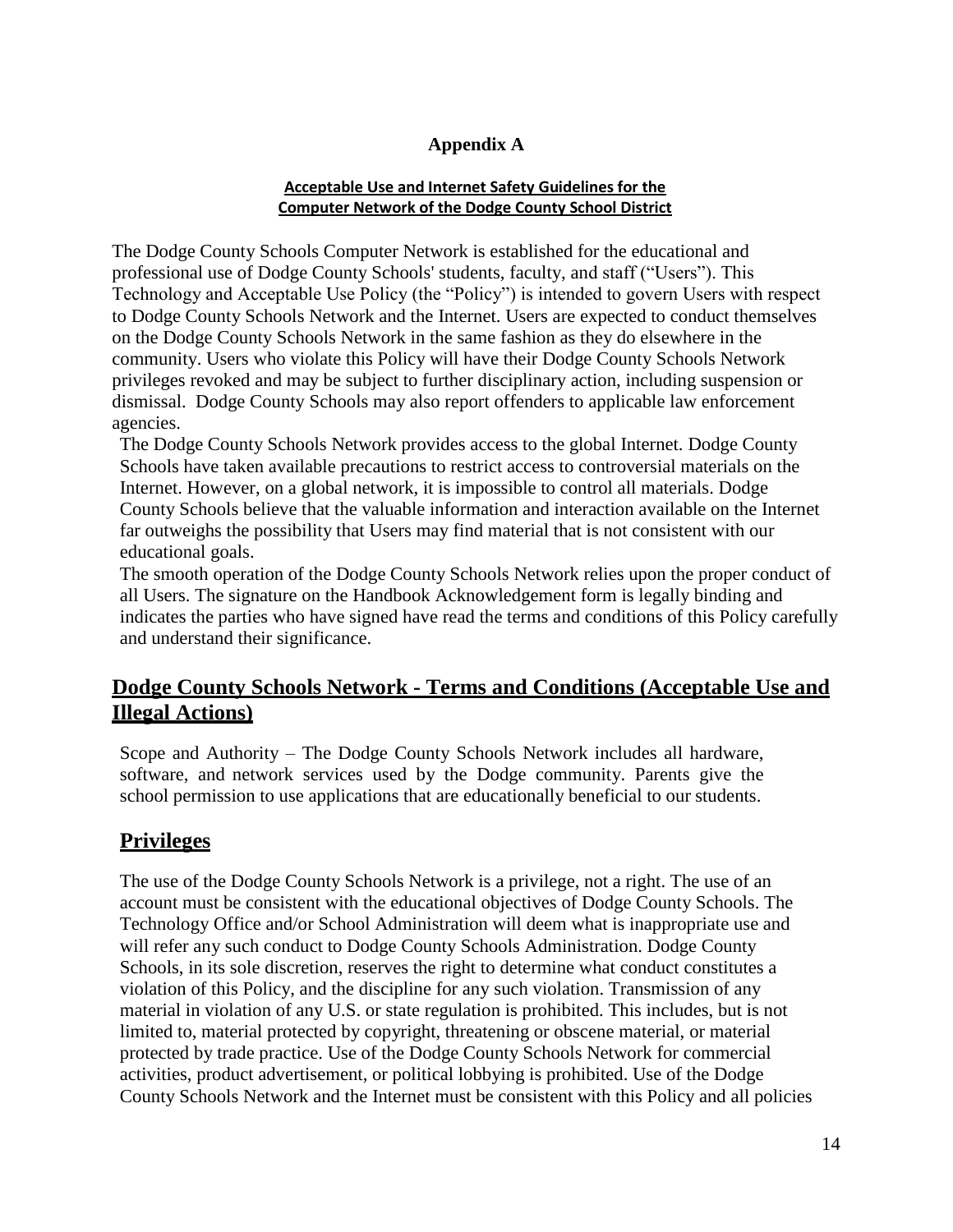and practices of Dodge County Schools, and violations of this Policy and such other policies and practices may result in the suspension or loss of an account, loss of Internet access, or in other forms of disciplinary action.

# **No Expectation of Privacy**

Dodge County Schools routinely monitor usage of the Dodge County Schools Network and may review any communications on its systems. Dodge County Schools is able to override all passwords. Users do not have a privacy right in the contents of their computer system, including messages sent, received, or stored on the email systems or in their use of the Internet. Passwords to these systems exist for the benefit of Dodge County Schools. Users should have no expectation that the ability to choose a password for a system in any way limits the ability or right of Dodge County Schools to monitor all activity.

# **Security**

Security on any computer system is a high priority, especially when the system involves many Users. No User may have access to another's files on the Dodge County Schools Network. The following guidelines will help maintain Dodge County Schools Network security:

**•** If you feel you have identified a security problem on the Internet, you must notify the Directorof Technology.

- **•** Do not allow anyone else to use your account and do not use another individual's account.
- **•** Inappropriate attempts to access a server as an administrator will result in immediate cancellation ofUser privileges and/ or discipline.

**•** Any User identified as a security risk or having a history of problems with other computer systemsmay be denied access to the Dodge County Schools Network.

# **Inappropriate Access**

Not all of the information freely available on the Internet is reliable or helpful. Students and employees must evaluate the source of the information, as well as the information itself, to determine its appropriateness and usefulness.

In addition to providing information, the Internet is capable of providing the means to communicate directly with others via "instant or private messaging" programs, video conferencing programs, and other means. Also, there are many places and software technologies that will allow for the free exchange of files between computers over the Internet, such as email. Not all of these methodologies are appropriate for an educational environment as outlined in this document.

Downloading or loading of software on Dodge County Schools' computers is prohibited. There is an enormous quantity and variety of free software available on the Internet. However, widespread downloading of such software on the School's computers has a cumulative negative effect, and can result in the substantial degradation of performance,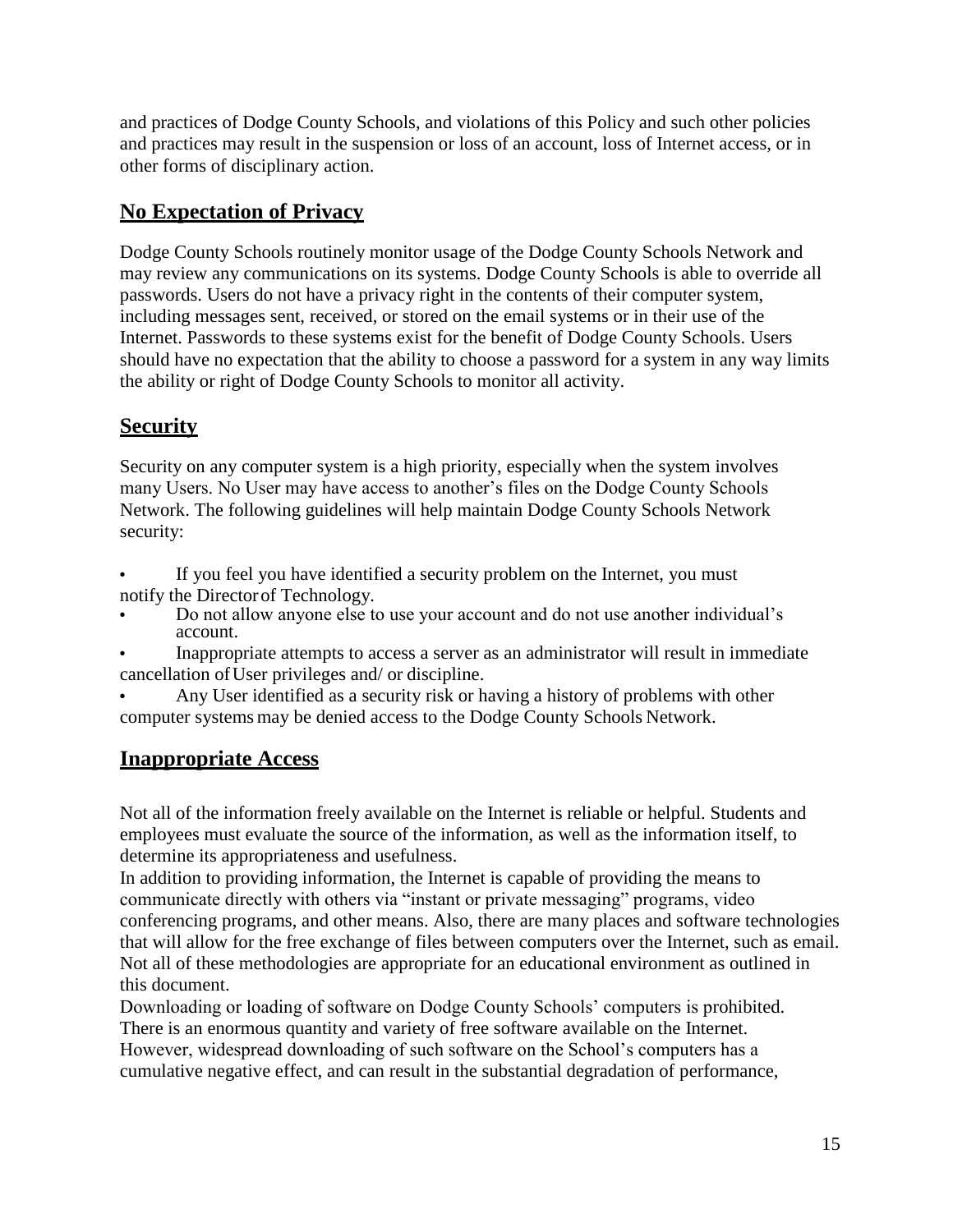additional maintenance time, and increased threat of virus infestation. All software purchases must be approved by the technology staff.

Students may not use school computers to access any Internet site or sites that contain information that is inappropriate for educational purposes or sites that teachers, staff or administration deem inappropriate for the instructional program. Examples of inappropriate information and/or content include, but is not limited to, the following:

Students may not access, upload, download, transmit, display or distribute:

a.) offensive material – content that is in poor taste or could be considered obscene; abusive or sexually explicit language, racist, illegal, harassing or inflammatory.

b.) distribute dangerous material – content that provides direction in the construction of explosives or similar devices or instruction or practices that could injure the students themselves orothers.

c.) inappropriate contacts – materials that can lead to contact with strangers who could potentiallythreaten the student's health or safety.

If a student is uncertain as to whether or not a site's material might be considered inappropriate, the student should consult his or her teacher or a member of the administrative staff for clarification.

# **Privacy**

School staff and administrators have access to student email for monitoring purposes. Students should have no expectation of privacy on the Google Apps for Education system. Limited personal use - Students may use Google Apps for Education tools for personal projects but may not use them for:

- **1.** Unlawful activities.
- **2.** Inappropriate sexual or other offensive content.
- **3.** Threatening another person.
- **4.** Misrepresentation of Dodge County Schools, staff or students.

# **Safety**

**•** Students will tell their teacher or other school employee about any message they receive that isinappropriate or makes them feel uncomfortable.

**•** Students are responsible for the use of their individual accounts and should take all reasonable precautionsto prevent others from being able to use their accounts.

**•** Under no conditions should a user provide his or her password to another person.

# **Access Restriction - Due Process**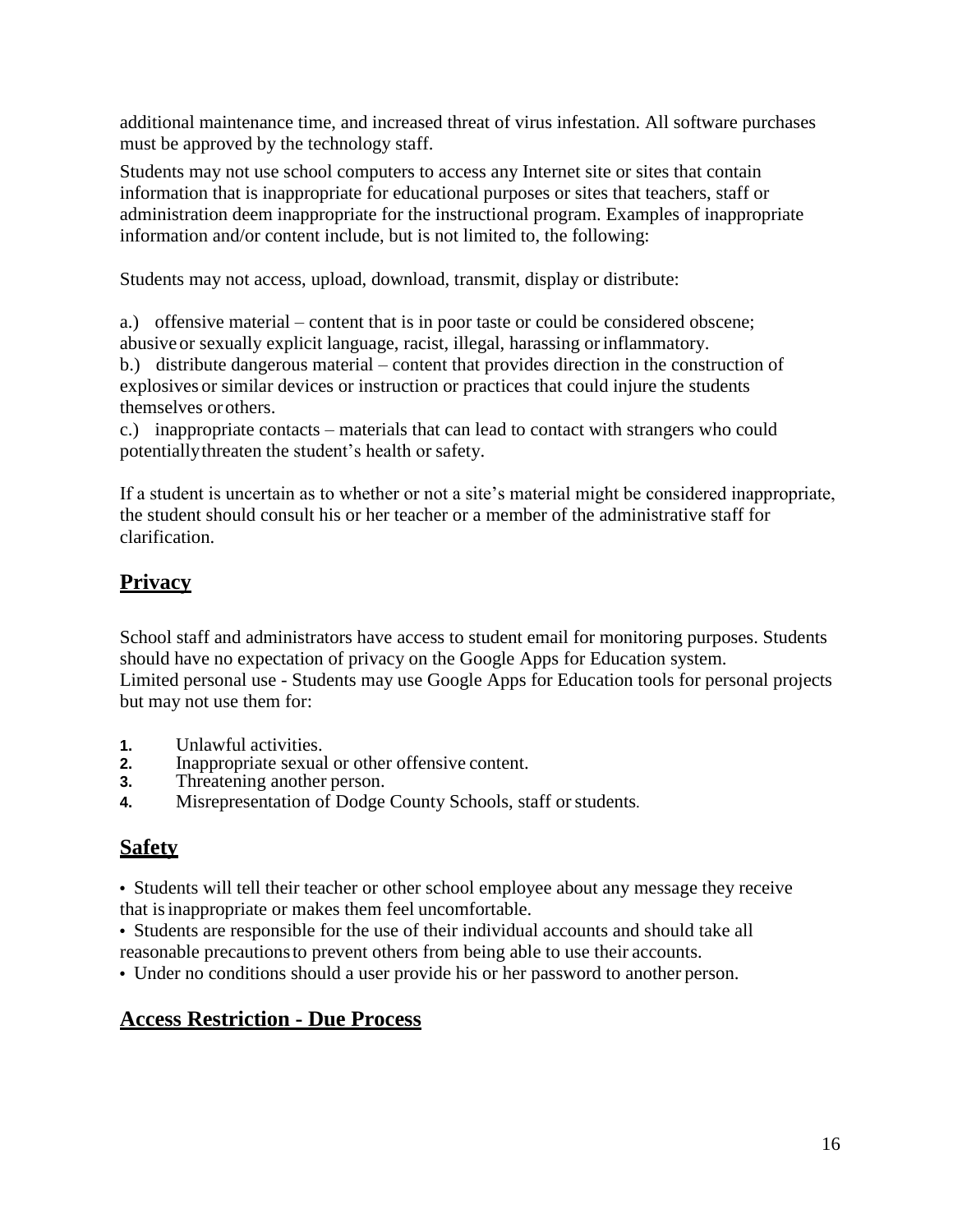Due to the rapidly changing technology environment, Dodge County Schools reserve the right to determine if an action not listed in this document is inappropriate, and the student may be subject to discipline.

# **Hardware**

Student Chromebooks/Devices are managed in order to allow for student use of systems only for educational purposes. Under no circumstances is a student to attempt to modify the existing hardware configuration.

Modification can be considered either opening the case or changing hardware or software settings. Students are responsible for any damage on their computers.

Dodge County Schools Information Technology offers a Guest Network for

connection purposes. Contact

Each student and employee is responsible for all activity that occurs under his/her user account. Students and employees may not place information on the Internet that is inappropriate or unacceptable.

Students may not give out any personal information (e.g., address, phone number, user name, passwords, etc.) about themselves or about other people. Students may not use school computers for commercial purposes or political lobbying.

# **Summary**

This is a list of the more common things students, faculty and staff are specifically NOT permitted to do.

- **1.** Download any files, especially music and videos, from the Internet.
- **2.** Use any form of "instant or private messaging" software on student devices.
- **3.** Install any applications or software onto Dodge County Schools' computers.
- **4.** Disable or modify any running tasks or services.
- **5.** Transfer and/or store music files from any personal devices to Dodge County Schools systems.

**6.** Play games, unless directed to by an instructor or supervisor for educational purposes, at any time onDodge County Schools computers, including Internet-based games.

**7.** Use proxies or other means to bypass the content filtering systems in place and/or defeat any settingsthat prevent the access of material deemed and flagged as inappropriate by the blocking devices.

- **8.** Use remote accessing software or hardware to take control of any network attached device or workstation.
- **9.** Remove License decals or inventory control tags attached to the systems.

**10.** Disrupt its use by other individuals by connecting to other Dodge County Schools networks to perform any illegal or inappropriate act, such as an attempt to gain unauthorized access to other systems on thenetwork.

**11.** Anyone who inadvertently accesses an inappropriate site must immediately leave the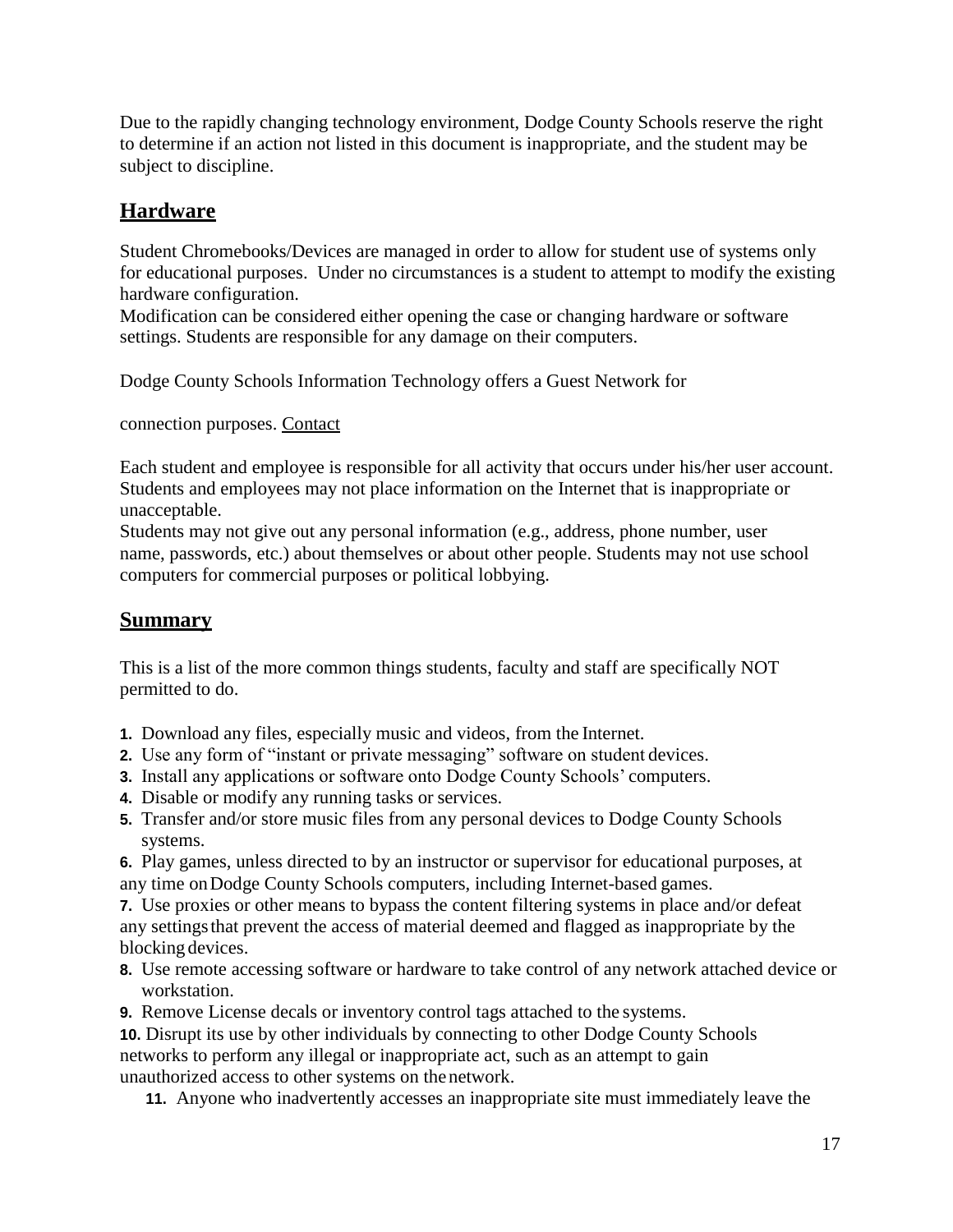site and report itto his/her instructor or supervisor.

- **12.** Attempt to log onto the network as a system administrator.
- **13.** Any user identified as a security risk may be denied access to the network.

**14.** Damage caused by the intentional misuse or vandalism of equipment will be charged to the person who committed the act.

**15.** Any damage to the student Chromebook/or device is the responsibility of the user.

## **Consequences**

Use of school's internet is a privilege. Failure to abide by the terms of this policy will result in the following disciplinary actions:

Willful damage of computer hardware, computer software (including the deletion of programs and/or files) and computer networks will result in the student being responsible for the current repair and replacement cost of the damaged software and/or equipment. Any student violating the terms of this document will receive appropriate disciplinary action as defined by the school administrations.

Students could lose computer/network privileges, and/or receive detention, suspension or expulsion.

The Director of Technology or his/her designee may close an account at any time as required. The administration, faculty and staff of Dodge County Schools may make a request to the Director of Technology or his/her designee to deny, revoke or suspend specific user accounts based upon violations of this policy.

# **Improper Use and Content**

Users may not use the Dodge County Schools Network for purposes of harassment, intimidation or bullying of others.

Bullying is the repeated use of a written, verbal or electronic expression, physical act or gesture, or any combination thereof, directed at another student that:

- **1.** causes physical or emotional harm to the student or damage to the student's property;
- **2.** places the student in reasonable fear of physical injury or of damage to property;
- **3.** creates a hostile environment at school for the student;
- **4.** infringes on the rights of the student at school; or,
- **5.** Materially and substantially disrupts the education process or the orderly operation of a school.

**6.** A hostile environment is a situation in which bullying causes the school environment to be permeatedwith intimidation, ridicule or insult that is sufficiently severe or pervasive to alter the conditions of the student's education.

Cyber-bullying involves an act of bullying through the use of technology or any electronic communication, including but not limited to electronic mail, internet communications, or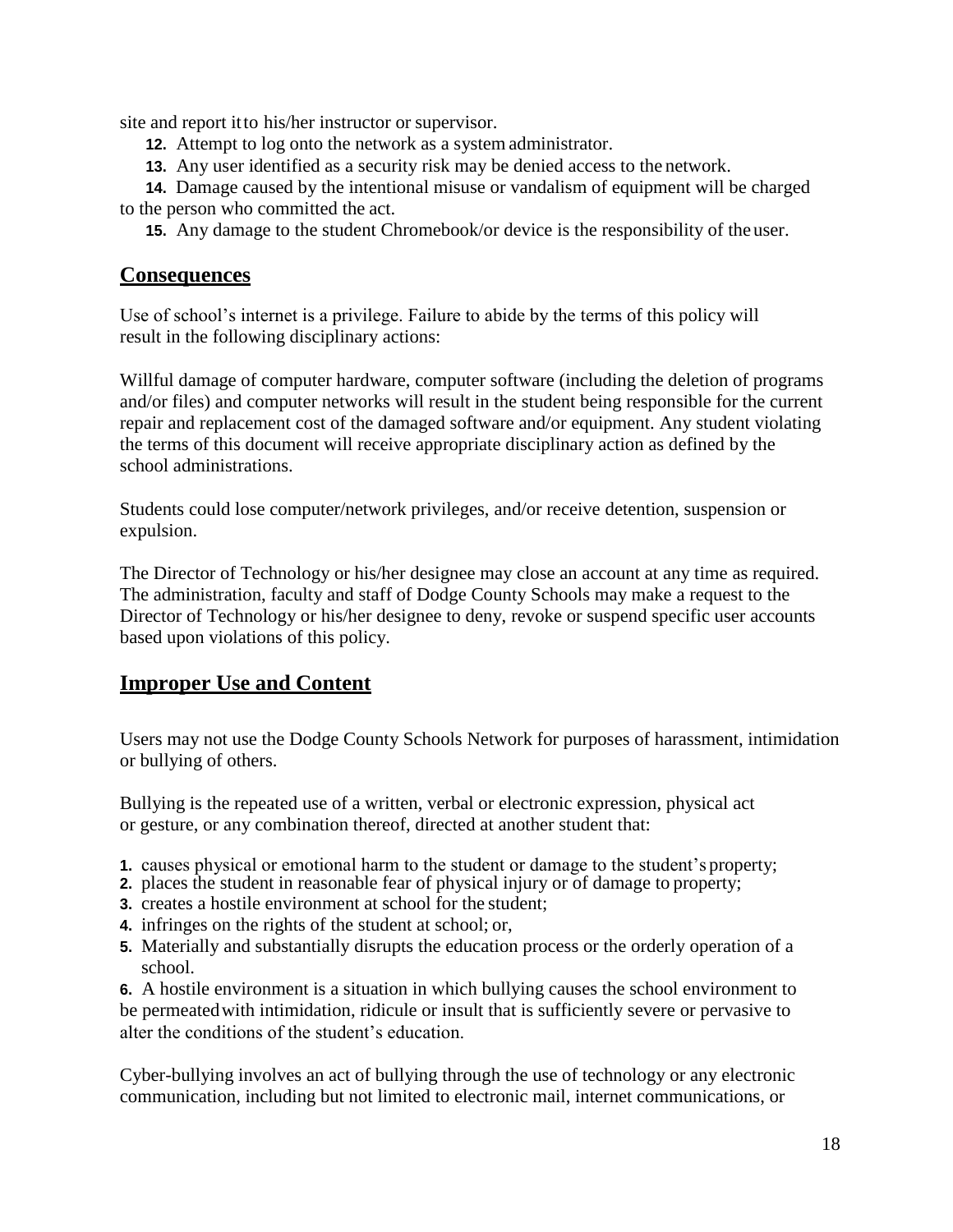instant messages. Cyber-bullying also includes the creation of a web page or blog in which the creator assumes the identity of another person; or, the knowing impersonation of another person as the author of posted content or messages, if the creation or impersonation creates any of the conditions described in the definition of bullying. Cyber-bullying also includes the distribution by electronic means of a communication to more than one person or the posting of material on an electronic medium that may be accessed by one or more persons, if the distribution or posting creates any of the conditions described in the definition of bullying.

Dodge County Schools shall, in its sole discretion, determine whether such conduct violates this policy and any other policies of Dodge County Schools. Users must remember that material distributed through the Internet is public. On the Internet, there is no central authority, so each site is responsible for its own Users. Complaints received from other sites regarding any of our Users will be fully investigated, and disciplinary action may be taken as a result.

# **Social Networking Sites**

While Dodge County Schools respects the right of employees, students and families to use social media and networking sites, as well as personal websites and blogs, it is important that any such personal use of these sites does not damage Dodge County Schools' reputation, its employees, or its students or their families.

Student use of social networking sites is prohibited on Dodge distributed technology devices. All users should exercise care in setting appropriate boundaries between their personal and public online behavior, understanding that what is private in the digital world often has the possibility of becoming public, even without their knowledge or consent.

Dodge County Schools strongly encourages all employees, students and families to carefully review the privacy settings on any social media and networking sites they use (such as Facebook, Instagram, Twitter, Flickr, LinkedIn, etc.), and exercise care and good judgment when posting content and information on such sites. If an employee has a community that extends to persons who are parents, alums, or other members of the Dodge County Schools community, she/he must exercise good judgment about any content that is shared on the site.

Additionally, employees, students and families should adhere to the following guidelines, which are consistent with Dodge County Schools' community standards on harassment, student relationships, conduct, professional communication, and confidentiality:

**•** Users should not make statements that would violate any of Dodge County Schools' policies, including its policies concerning discrimination or harassment;

**•** Users must uphold Dodge County Schools' value of respect for the individual and avoid making defamatoryor disparaging statements about the school, its employees, its students, or theirfamilies;

**•** Users may not disclose any confidential information of Dodge County Schools or confidential information obtained during the course of his/her employment, about any individuals or organizations, including students and/or their families.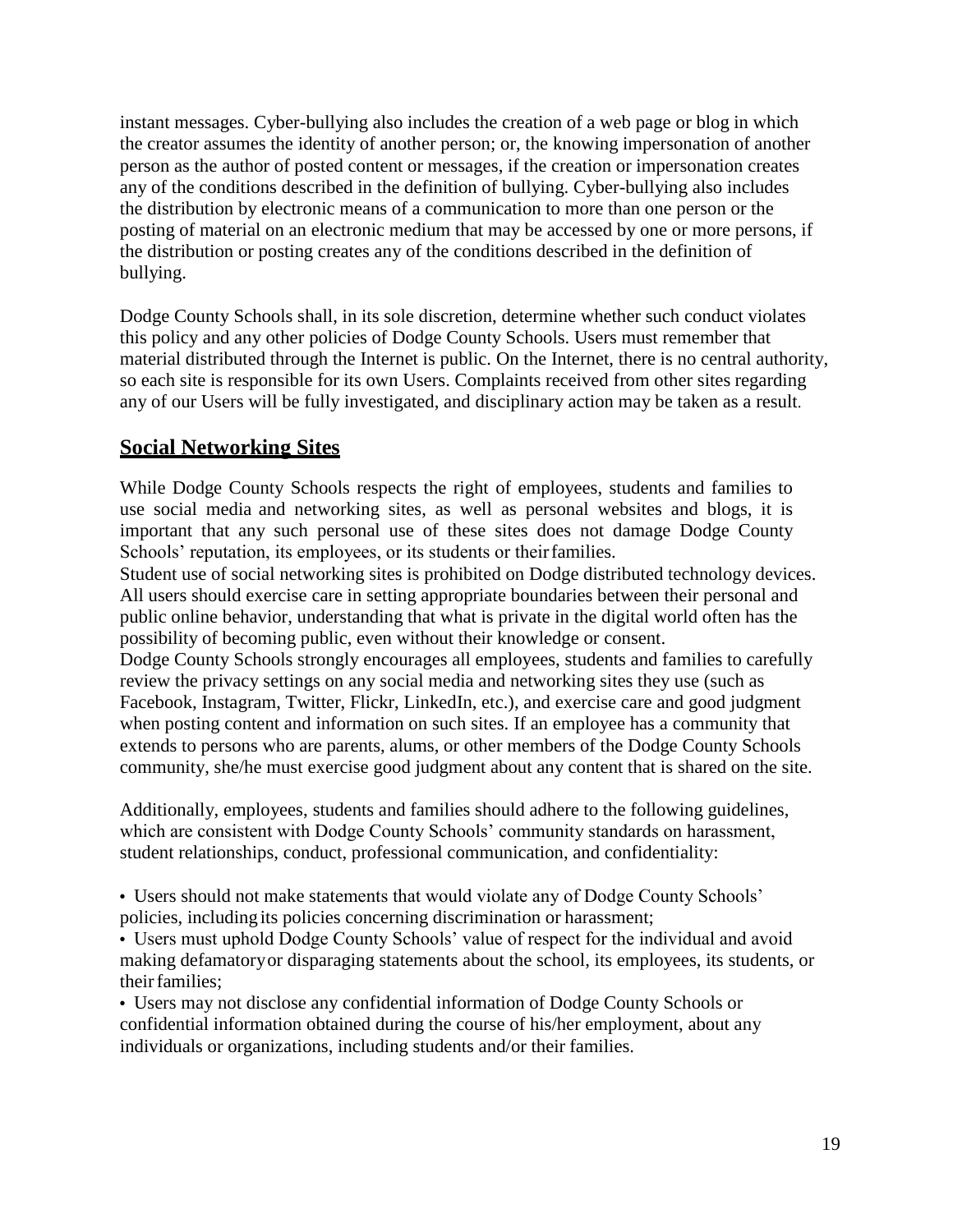Dodge County Schools has a strong interest in promoting a safe and supportive learning environment, as well as maintaining a positive reputation in the community. If the school believes that an employee's activity on a social networking site, blog, or personal website may violate the school's policies or otherwise may have a detrimental impact on the learning environment, the school may request that the employee or student cease such activity. Depending on the severity of the incident, the employee or student may be subject to disciplinary action. Dodge County Schools reserves the right to impose discipline, up to dismissal or termination, for any behavior on or off campus that Dodge determines may impair or negatively impact the reputation of the school.

# **Theft and Vandalism**

Users must acknowledge the use of the intellectual property of others. Users must treat information found electronically in the same way as information found in printed sources. Rules against plagiarism will be enforced. It is the responsibility of each User to comply with the terms and condition for the acquisition and use of software found on the Internet. Dodge County Schools will not allow the copying or storing of illegally acquired software. In this case, vandalism refers to deliberate attempts to damage the hardware, software, or information residing on Dodge County Schools Network or any other computer system attached through the Internet.

Attempts to violate the integrity of private accounts, files or programs; the deliberate infecting of a computer with

a "virus," attempts at "hacking" computers using any method, or other such actions shall be a violation of this Policy.

# **"Netiquette"**

Users must abide by accepted rules of network etiquette, including, but not limited to, the following:

- **•** Do not reveal personal information your address or telephone number, or those of students orcolleagues.
- **•** Be polite. Do not be abusive in your messages to others. Use appropriate language and do not use vulgarities, or any other inappropriate language.
- **•** Do not use the Dodge County Schools Network in such a way that would disrupt its use by others.

# **Waiver of Warranties; Limitation of Liability**

Dodge County Schools makes no warranties of any kind, whether express or implied, concerning this service. Dodge County Schools shall not be held responsible for any damages suffered, including the loss of data resulting from delays, non-deliveries, missed deliveries, service interruptions, or errors and omissions. Dodge County Schools denies any responsibility for the accuracy or quality of information obtained through this service. All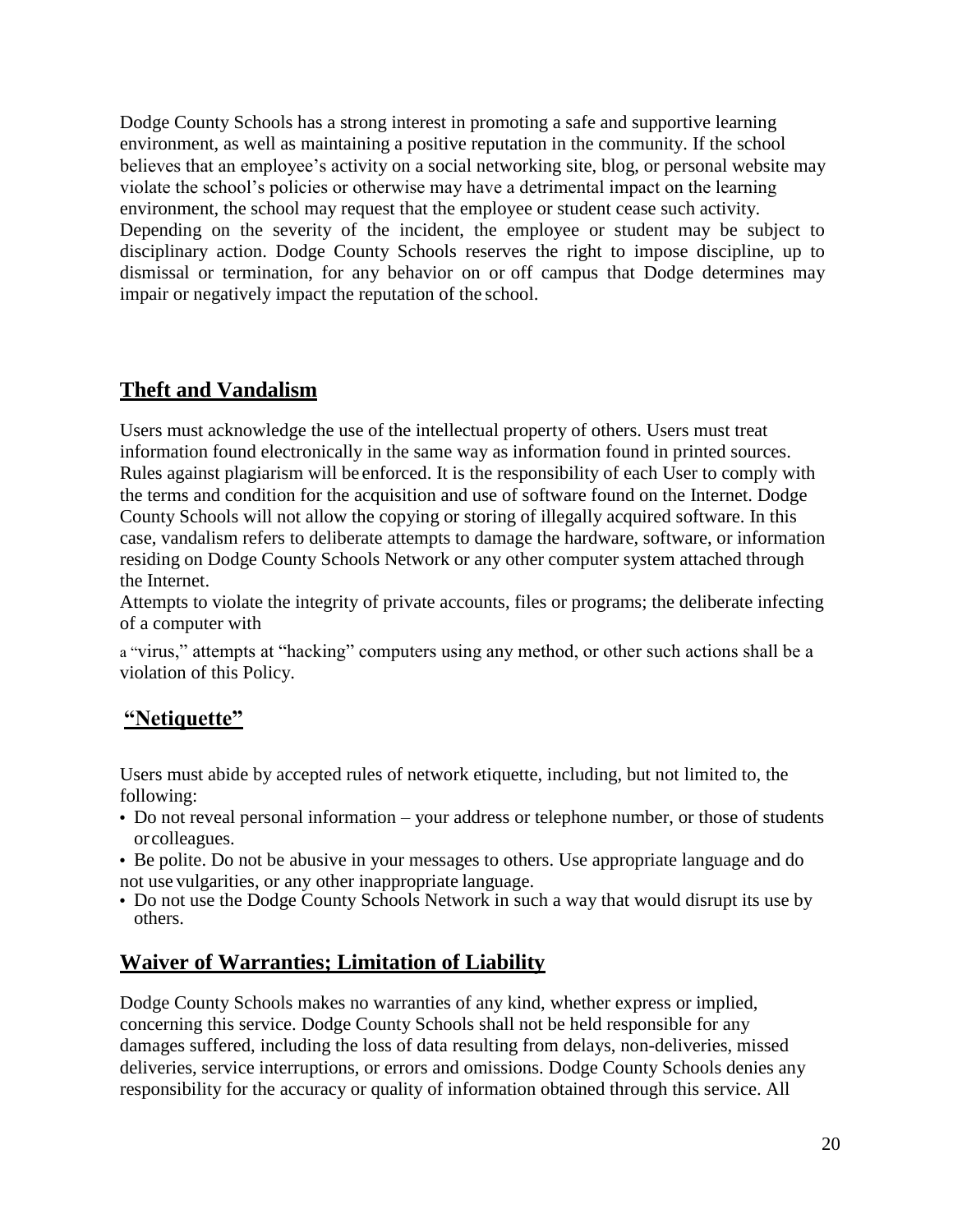terms and conditions as stated in this Policy are applicable to the use of computer resources at Dodge County Schools, in addition to internet use.

# **Preservation of Resources**

All resources are limited; computer resources are not an exception. Because space on disk drives andbandwidth across the lines, which connect Dodge County Schools Network both internally and externally, are limited, neither programs nor information may be stored on the system without the permission of the system administrator. Users are not to load software on any school computer. Each User is permitted reasonable space to store e-mail, Web, and personal files, as mandated by system file quotas. Dodge County Schools reserves the right to require the purging of files in order to regain disk space without warning. Users whose need for the resource is more pressing will have priority of space.

By signing this electronic technology and Internet contract, both student, parent/guardian and staff are stating that they have read the rules for acceptable uses of electronic technology, acceptable on-line behavior, understand the rules, and agree to comply with all of the above stated rules at Dodge County Schools. Violations may result in a loss of access as well as other disciplinary and/or legal action**.**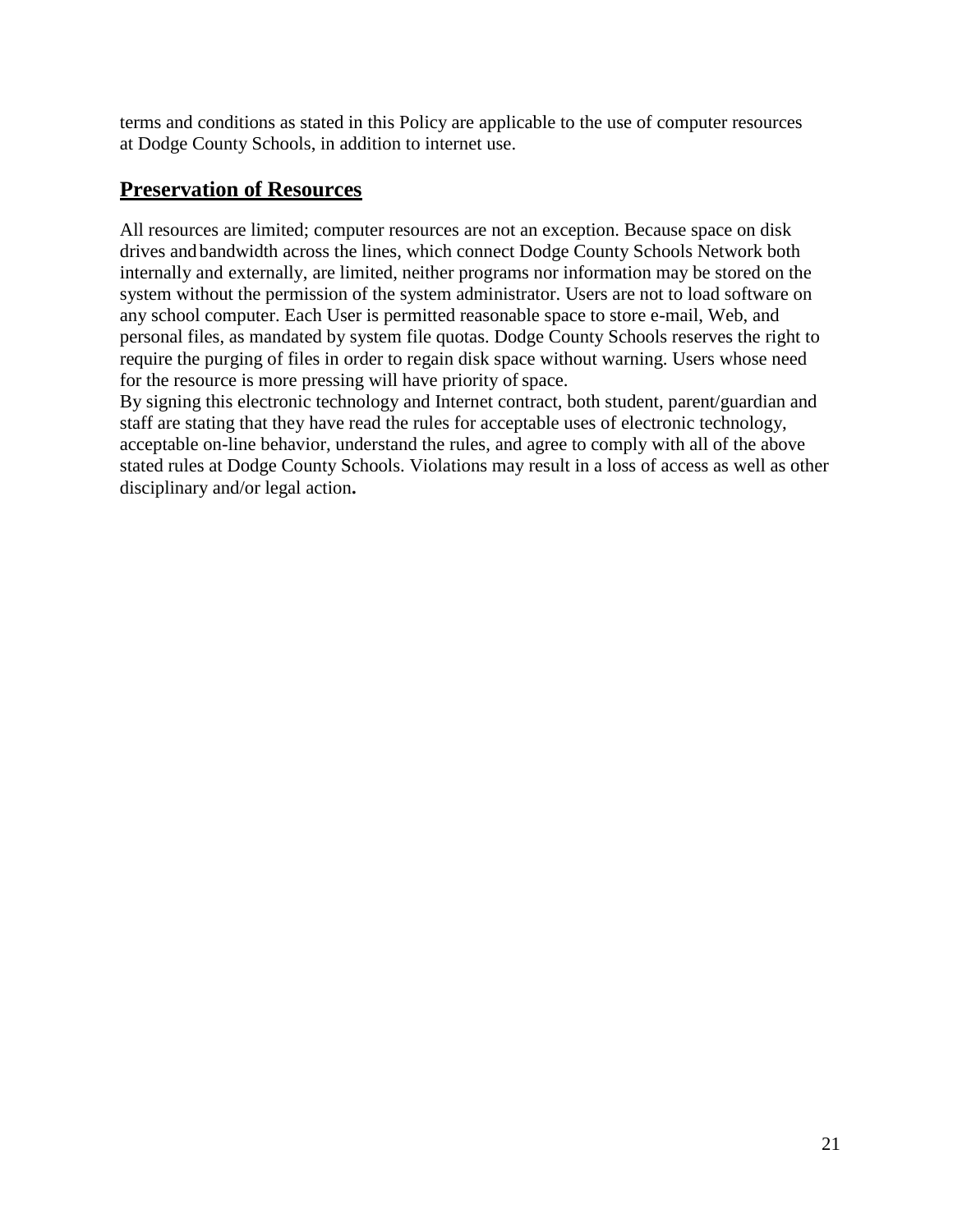#### **Appendix B**

#### **CIPA COMPLIANCE REQUIREMENT FOR SYSTEM TECHNOLOGY PLAN**

<http://www.sl.universalservice.org/whatsnew/misc/cipa051801.asp>

### **Overview of CIPA**

The Children's Internet Protection Act (CIPA) was signed into law on December 21, 2000. Under CIPA, no school or library may receive discounts unless it certifies that it is enforcing a policy of Internet safety that includes the use of filtering or blocking technology (see below). This Internet Safety Policy must protect against access, through computers with Internet access, to visual depictions that are obscene, child pornography, or (in the case of use by minors) harmful to minors. The school or library must also certify that it is enforcing the operation of such filtering or blocking technology during any use of such computers by minors. The law is effective for Funding Year 4 (07/01/2001 to 06/30/2002) and for all future years. Schools and libraries receiving only Telecommunications Services are excluded from the requirements of CIPA.

For the first Funding Year (Funding Year 4 for Year 4 applicants), applicants must certify on their Form 486 either that they are in compliance with CIPA, or that they are undertaking actions to put into place an Internet Safety Policy and to procure the filtering or blocking technology. For the second year (for most applicants, Funding Year 5), they must certify on their Form 486 that they are in compliance with CIPA in order to receive universal service discounts. However, if state or local procurement rules or regulations or competitive bidding requirements prevent the making of the required CIPA certifications, applicants may seek a waiver and provide notification that they will be in compliance before the start of the third Funding Year (for most applicants, Funding Year 6.) In general, local communities are responsible for determining what constitutes prohibited material and appropriate actions by schools and libraries.

## **Appropriate certification for "undertaking actions"**

Here is the appropriate certification for "undertaking actions" from the FCC Order released April 5, 2001:

I certify that, as of the date of the start of discounted services, ... pursuant to the Children's Internet Protection Act, as codified at 47 U.S.C. § 254(h) and (l), the recipient(s) of service represented in the Funding Request Number(s) on this Form 486 is (are) undertaking such actions, including any necessary procurement procedures, to comply with the requirements of CIPA for the next funding year, but has (have) not completed all requirements of CIPA for this funding year.

Note that the certification applies to the start date of discounted services. This language allows the Billed Entity to certify on or before October 28, 2001, that this certification applies back to a Service Start Date as early as July 1, 2001, the first day of Funding Year 4. It also means that recipients of service must have undertaken action toward compliance with CIPA by the Service Start Date.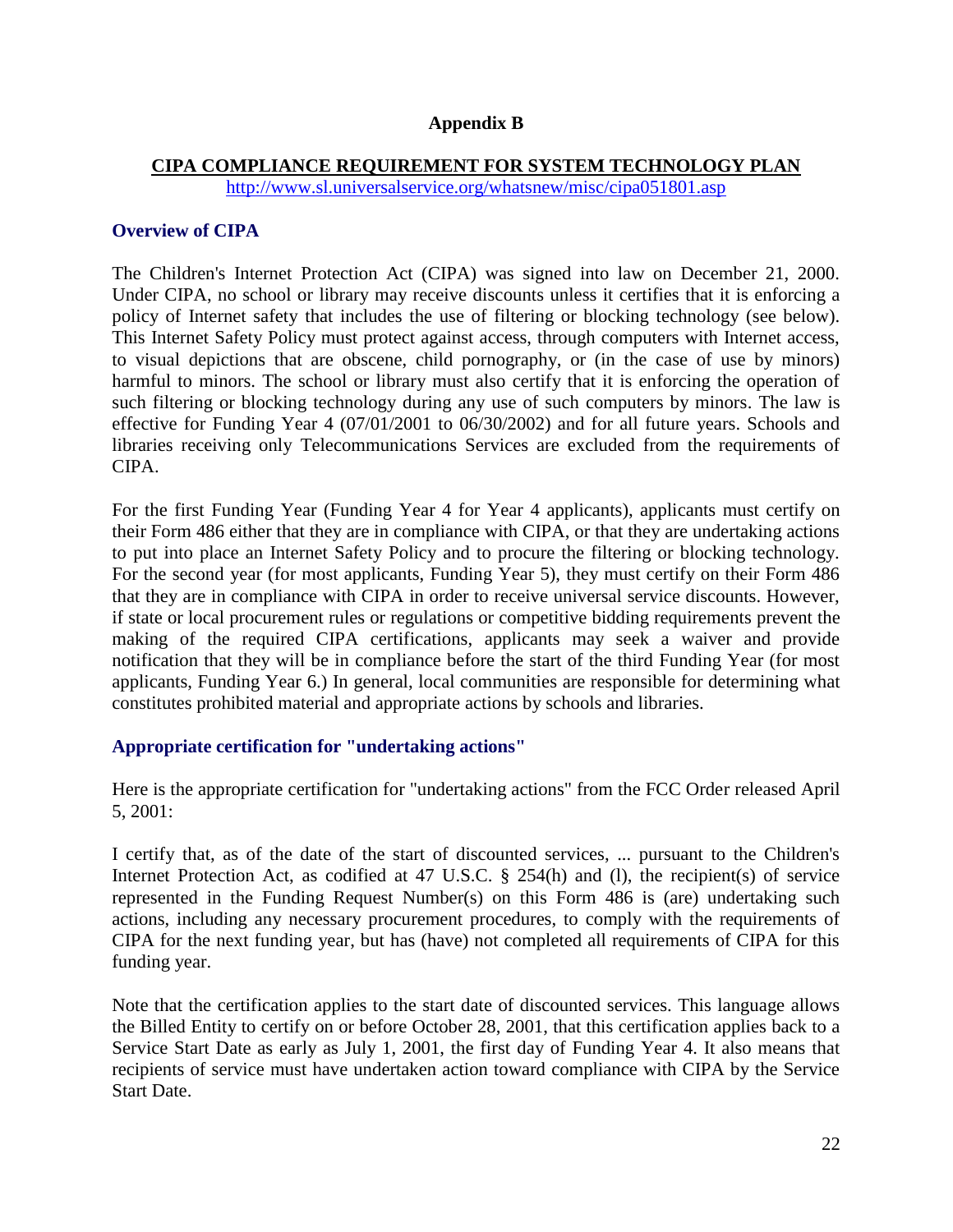Note that actions undertaken to comply with CIPA must occur on or before the start of services. For services starting on July 1, 2001, the first day in Funding Year 4, such an action must have occurred on or before that date in order for discounts to be paid back to that date. The certification of "undertaking actions" must be made on a Form 486 by October 28, 2001 for services starting on or before October 28, 2001.

## **Compliance with the requirements of CIPA**

"Undertaking such actions" refers to actions related to implementation of the CIPA requirements that should be in place for Year 5. These requirements are:

## **1. Technology Protection Measure**

A Technology Protection Measure is a specific technology that blocks or filters Internet access. It must protect against access by adults and minors to visual depictions that are obscene, child pornography, or - with respect to use of computers with Internet access by minors - harmful to minors. It may be disabled for adults engaged in bona fide research or other lawful purposes. For schools, the policy must also include monitoring the online activities of minors.

## **2. Internet Safety Policy**

The Internet Safety Policy must address the following issues:

- a. access by minors to inappropriate matter on the Internet and World Wide Web;
- b. the safety and security of minors when using electronic mail, chat rooms, and other forms of direct electronic communications;
- c. unauthorized access, including so-called "hacking," and other unlawful activities by minors online;
- d. unauthorized disclosure, use, and dissemination of personal information regarding minors; and
- e. measures designed to restrict minors' access to materials harmful to minors.

# **3. Public Notice and Hearing**

The authority with responsibility for administration of the school or library must provide reasonable public notice and hold at least one public hearing to address a proposed Technology Protection Measure and Internet Safety Policy.

# **Documentation for "undertaking actions"**

For a school or library to be able to make the certification quoted above, it must be able to demonstrate that action was taken by the start of services for Funding Year 4. SLD will not request this documentation as part of the Form 486 filing process, but the school or library must maintain this documentation in its files for audit purposes.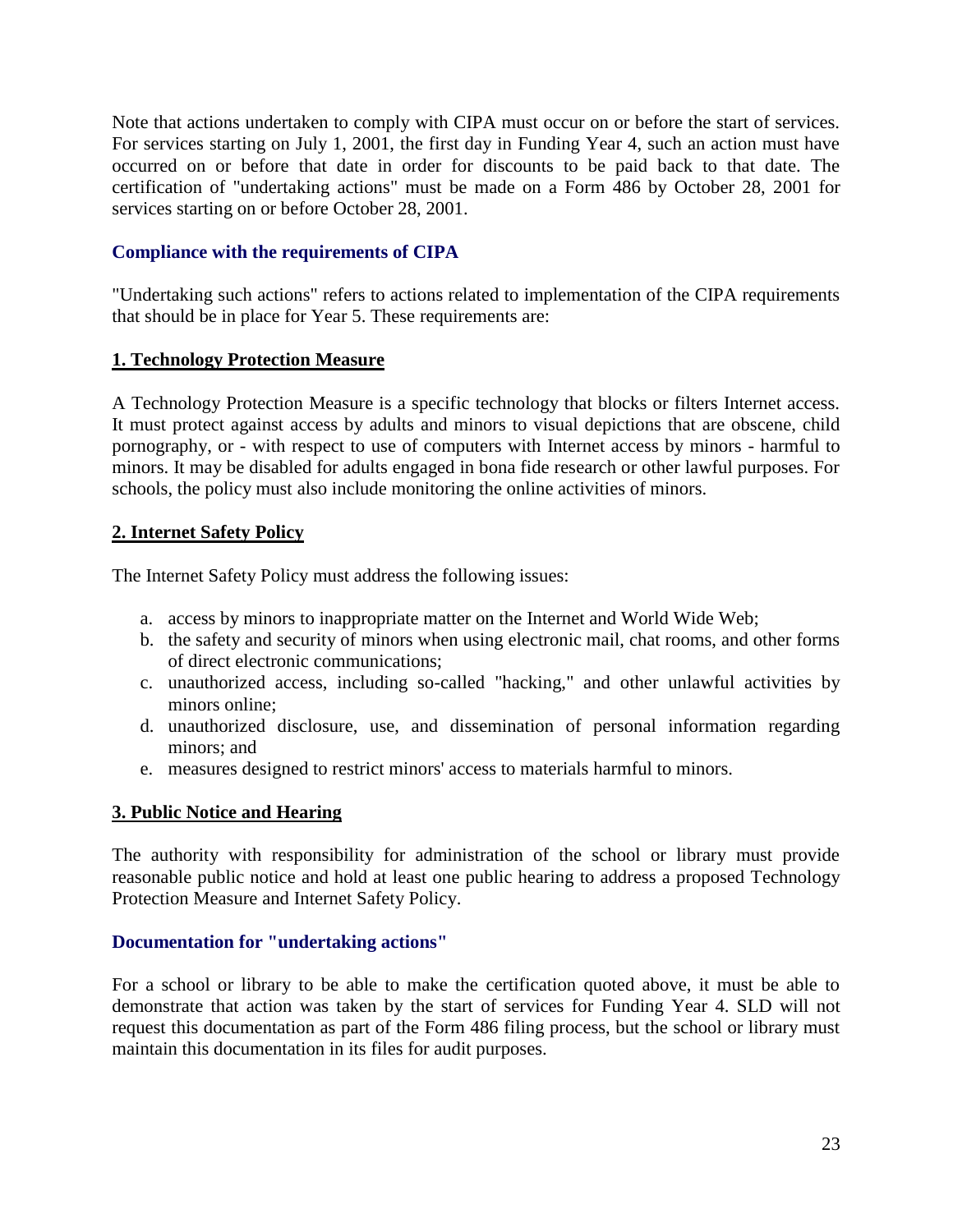An undertaken action is an action which can be documented and which moves the school or library toward compliance. Note that if a school or library has already provided reasonable public notice and at least one public hearing or meeting relating to an Internet Safety Policy and Technology Protection Measure that meets all the requirements listed above, that school or library has complied with the public notice and hearing requirements of CIPA. If a school or library has not met those conditions, the statute requires that the school or library provide the required notice, and hearing or meeting.

Following are a few examples of documentation that could demonstrate that a school or library is "undertaking actions" to comply with CIPA:

- a. A published or circulated school or library board agenda with CIPA compliance cited as a topic.
- b. A circulated staff meeting agenda with CIPA compliance cited as a topic.
- c. A Service Provider quote requested and received by a recipient of service or Billed Entity which contains information on a Technology Protection Measure.
- d. A draft of an RFP or other procurement procedure to solicit bids for the purchase or provision of a Technology Protection Measure.
- e. An agenda or minutes from a meeting open to the public at which an Internet Safety Policy was discussed.
- f. An agenda or minutes from a public or nonpublic meeting of a school or library board at which procurement issues relating to the acquisition of a Technology Protection Measure were discussed.
- g. A memo to an administrative authority of a school or library from a staff member outlining the CIPA issues not addressed by an Acceptable Use Policy currently in place.
- h. A memo or report to an administrative authority of a school or library from a staff member describing research on available Technology Protection Measures.
- i. A memo or report to an administrative authority of a school or library from a staff member which discusses and analyzes Internet Safety Policies in effect at other schools and libraries.

This list is not meant to be exhaustive.

Remember that such actions must occur **before** the start of services in order for discounts to be paid back to the Service Start Date reported on the Form 486.

Although such steps constitute examples of actions undertaken in order to be able to make the necessary certification in Funding Year 4, schools and libraries should be prepared to take all subsequent measures, so that by the start of services in Funding Year 5, they will be in full compliance (unless they obtain a waiver). Although applicants may withdraw their requests for discounts in Funding Year 5, or at any time, for any reason, applicants that expect to receive discounts for Funding Year 5, and subsequently, should ensure that they are in full compliance by the start of services in that year.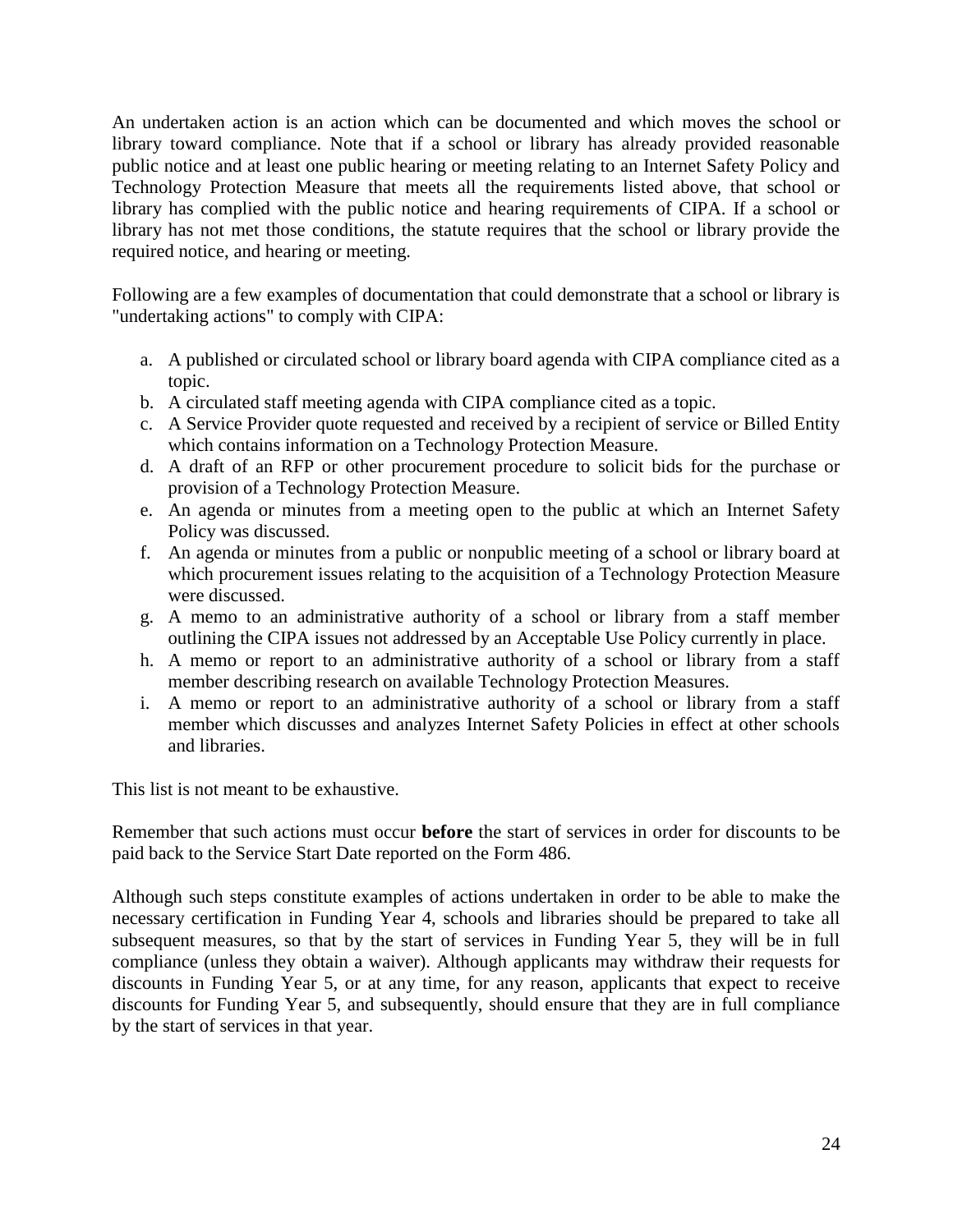# **INTERNET SAFETY POLICIES AND CIPA:**

Sample CIPA policy came from: [http://www.e-ratecentral.com/CIPA/cipa\\_policy\\_sample.pdf](http://www.e-ratecentral.com/CIPA/cipa_policy_sample.pdf)

Note: The following Internet safety policy was developed by E-Rate Central solely to address the basic policy compliance requirements of CIPA and NCIPA for E-rate funding. Schools and libraries adopting new or revised Internet policies may wish to expand or modify the sample policy language (as suggested in the accompanying Primer) to meet broader policy objectives and local needs. Neither the FCC nor the SLD has established specific standards for a CIPA-compliant Internet safety policy and neither has reviewed, much less endorsed, this sample policy.

# **INTERNET SAFETY POLICY For Dodge County School System**

#### **Introduction**

It is the policy of **Dodge County Schools** to: (a) prevent user access over its computer network to, or transmission of, inappropriate material via Internet, electronic mail, or other forms of direct electronic communications; (b) prevent unauthorized access and other unlawful online activity; (c) prevent unauthorized online disclosure, use, or dissemination of personal identification information of minors; and (d) comply with the Children's Internet Protection Act [Pub. L. No. 106-554 and 47 USC 254(h)].

#### **Definitions**

Key terms are as defined in the Children's Internet Protection Act.

#### **Access to Inappropriate Material**

To the extent practical, technology protection measures (or "Internet filters") shall be used to block or filter Internet, or other forms of electronic communications, access to inappropriate information. Specifically, as required by the Children's Internet Protection Act, blocking shall be applied to visual depictions of material deemed obscene or child pornography, or to any material deemed harmful to

minors.

Subject to staff supervision, technology protection measures may be disabled or, in the case of minors, minimized only for bona fide research or other lawful purposes.

#### **Inappropriate Network Usage**

To the extent practical, steps shall be taken to promote the safety and security of users of the **Dodge County School System** online computer network when using electronic mail, chat rooms, instant messaging, and other forms of direct electronic communications.

Specifically, as required by the Children's Internet Protection Act, prevention of inappropriate network usage includes: (a) unauthorized access, including so-called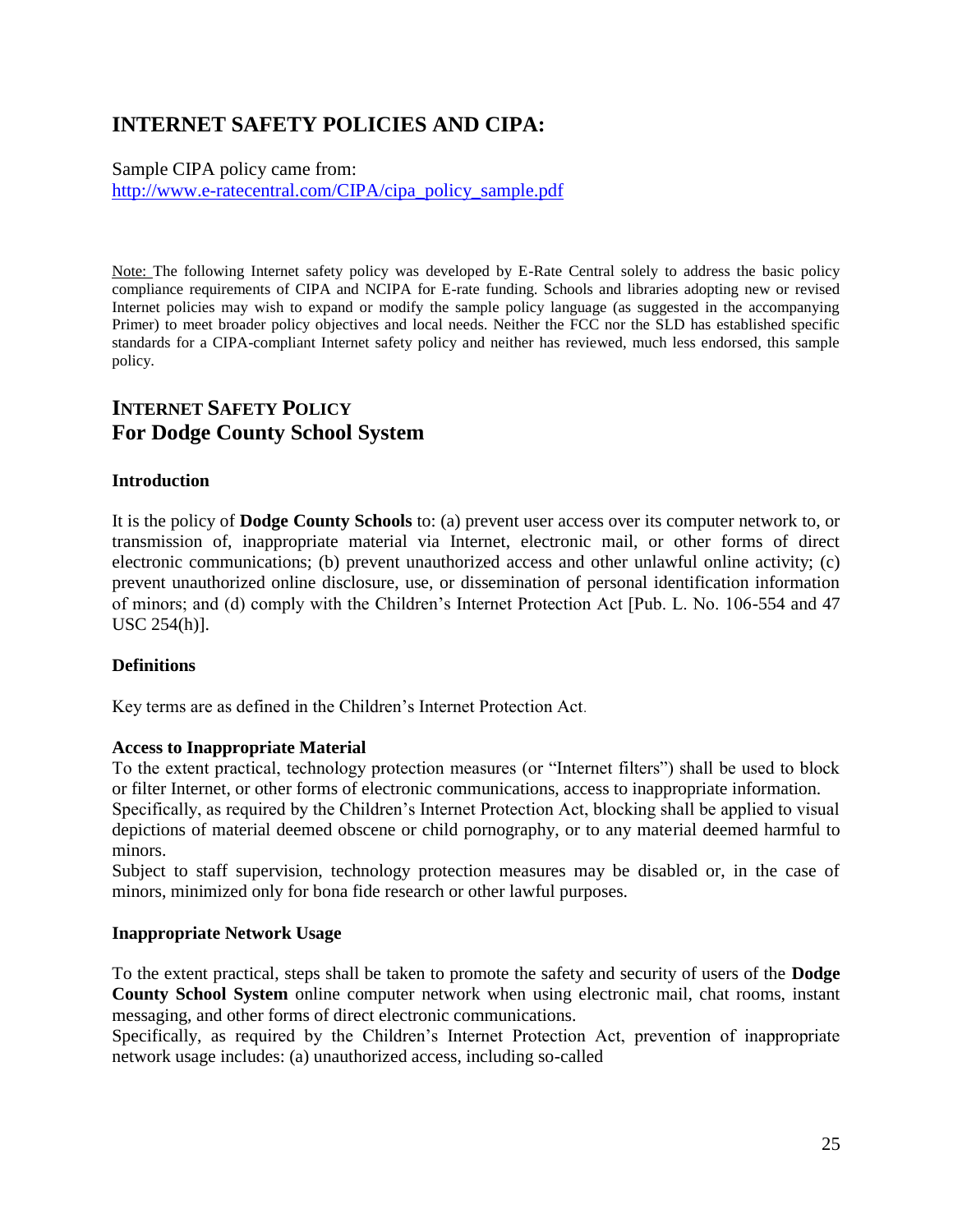'hacking,' and other unlawful activities; and (b) unauthorized disclosure, use, and dissemination of personal identification information regarding minors.

#### **Supervision and Monitoring**

It shall be the responsibility of all members of the Dodge County School System staff to supervise and monitor usage of the online computer network and access to the Internet in accordance with this policy and the Children's Internet protection Act.

Procedures for the disabling or otherwise modifying any technology protection measures shall be the responsibility of **the Superintendent** or designated representatives.

#### **Adoption**

The Board of **Dodge County School System** adopted this Internet Safety Policy at a public meeting, following normal public notice, on **June 13, 2002**.

### **CIPA definitions of terms:**

**TECHNOLOGY PROTECTION MEASURE.** The term "technology protection measure" means a specific technology that blocks or filters Internet access to visual depictions that are:

1. **OBSCENE**, as that term is defined in section 1460 of title 18, United States Code;

2. **CHILD PORNOGRAPHY**, as that term is defined in section 2256 of title 18, United States Code; or

3. Harmful to minors.

**HARMFUL TO MINORS.** The term "harmful to minors" means any picture, image, graphic image file, or other visual depiction that:

1. Taken as a whole and with respect to minors, appeals to a prurient interest in nudity, sex, or excretion;

2. Depicts, describes, or represents, in a patently offensive way with respect to what is suitable for minors, an actual or simulated sexual act or sexual contact, actual or simulated normal or perverted sexual acts, or a lewd exhibition of the genitals; and

3. Taken as a whole, lacks serious literary, artistic, political, or scientific value as to minors.

**SEXUAL ACT; SEXUAL CONTACT.** The terms "sexual act" and "sexual contact" have the meanings given such terms in section 2246 of title 18, United States Code.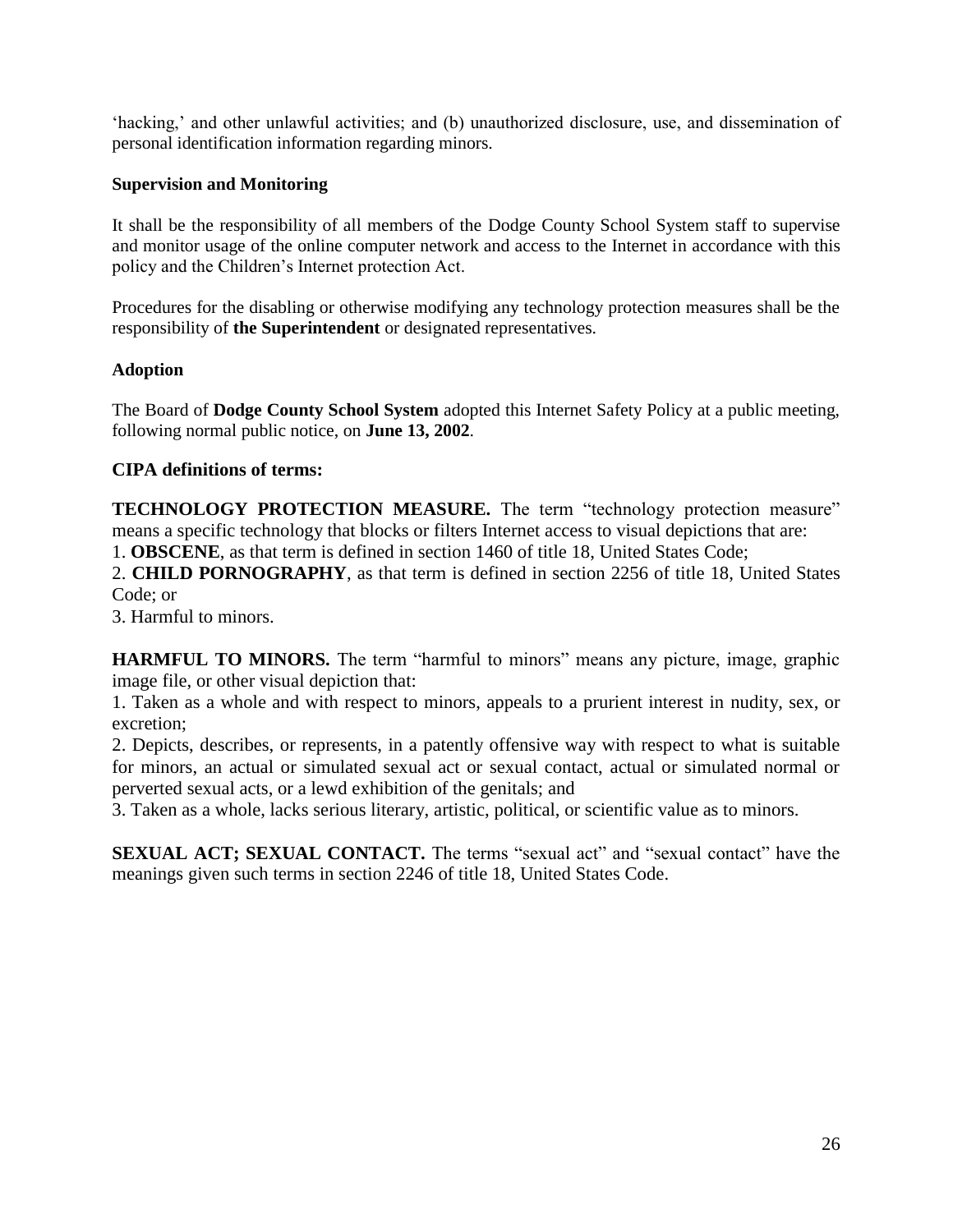## **APPENDIX C**

## **Internet Links for Additional Information on**

## **CIPA and Internet Safety Policies**

#### **CIPA BACKGROUND**

Full text of the Children's Internet Protection Act

[http://www.fcc.gov/ccb/universal\\_service/chipact.doc](http://www.fcc.gov/ccb/universal_service/chipact.doc)

FCC regulations implementing CIPA: FCC 01-120

[http://www.fcc.gov/Bureaus/Common\\_Carrier/Orders/2001/fcc01120.doc](http://www.fcc.gov/Bureaus/Common_Carrier/Orders/2001/fcc01120.doc)

SLD's FAQ on E-rate certification procedures and timing

<http://www.sl.universalservice.org/reference/CIPAfaq.asp>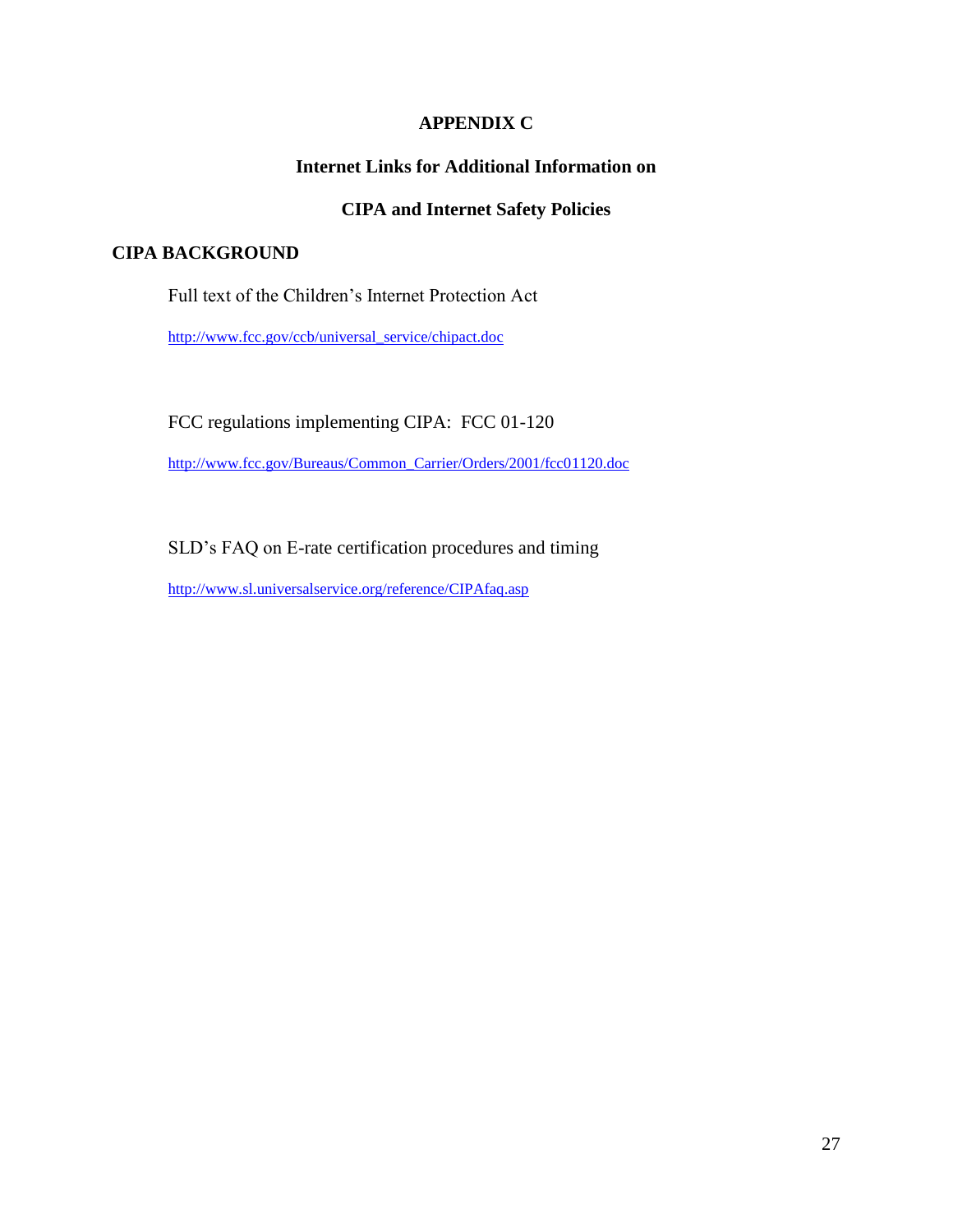|                | <b>Levels of Technology Integration Tool</b><br><b>Appendix D</b>                                                                                       |
|----------------|---------------------------------------------------------------------------------------------------------------------------------------------------------|
| 1              | Students using computer games, software, or the Internet as a reward after their "real                                                                  |
|                | work" is finished.                                                                                                                                      |
| $\overline{2}$ | Teachers dropping their students off at the lab to learn technology skills from another<br>instructor.                                                  |
|                | Teachers teaching students how to use word processors, spreadsheets, the Internet.                                                                      |
| $\mathbf{3}$   | Teaching using technology to present content to students or to stimulate teacher-led                                                                    |
|                | discussions.                                                                                                                                            |
|                | Students using drill and practice software, games, and tutorials while teachers monitor                                                                 |
|                | their use and gauge their progress in mastering concepts.                                                                                               |
|                | Students taking computer-based quizzes on the content of books they've read or                                                                          |
|                | lessons they've learned.                                                                                                                                |
|                |                                                                                                                                                         |
| 4              | Students using the Internet or electronic databases to research information, access                                                                     |
|                | primary resources, and download graphics related to a topic of study.<br>Students doing "web quests".                                                   |
|                | Students using software to draw geometric shapes.                                                                                                       |
|                | Students using spreadsheets to record and chart data from a science lab or a textbook                                                                   |
|                | activity.                                                                                                                                               |
|                | Students using software to write a research paper.                                                                                                      |
|                | Students using computer design software or drawing software to complete a project.                                                                      |
|                | Students using graphing calculators to solve problems or to complete a learning activity                                                                |
|                | provided by the teacher.<br>Students constructing a PowerPoint presentation to present to their class.                                                  |
|                | Students participating in a computer-based simulation that encourages decision making                                                                   |
|                | and problem solving.                                                                                                                                    |
|                | Students using technology to prepare materials for a mock trial or to document                                                                          |
|                | evidence found at a mock crime scene.                                                                                                                   |
|                | Students recording nutritional information on what they've eaten in a spreadsheet.                                                                      |
|                | Students using probes to monitor their heart rate.                                                                                                      |
| 5              | Students creating, administering, and analyzing results from online surveys about                                                                       |
|                | current social issues.                                                                                                                                  |
|                | Students participating in online projects which safely connect students to authentic                                                                    |
|                | learning experiences and to peers and mentors in other locations.                                                                                       |
|                | Students creating and posting podcasts on topics relevant to achieving the GPS                                                                          |
|                | Students generating questions/pursuing answers on standards-based learning topics                                                                       |
|                | that are of the most interest to them.                                                                                                                  |
|                | Students participating in web blogs for the purposes of learning.<br>Students creating and publishing products that both demonstrate mastery of content |
|                | and are of interest to an audience other than the students' teachers and immediate                                                                      |
|                | classmates.                                                                                                                                             |
|                | Students learning marketing strategies and math skills by engaging in an actual online                                                                  |
|                | virtual business adventure.                                                                                                                             |
|                | Students posting their school newspaper stories online and engaging in conversations                                                                    |
|                | with other students across the country and around the world.                                                                                            |
| 6              | Teachers designing the instruction tools such as websites, databases, tutorials, and                                                                    |
|                | simulations that they need for their classes.                                                                                                           |
|                | Students designing technological solutions to current problems and issues, for                                                                          |
|                | example, creating an interactive web-based database to help ESOL students understand                                                                    |
|                | local culture and language.                                                                                                                             |
|                | Students designing a new type of scanner that optimizes 3-D Graphics.                                                                                   |